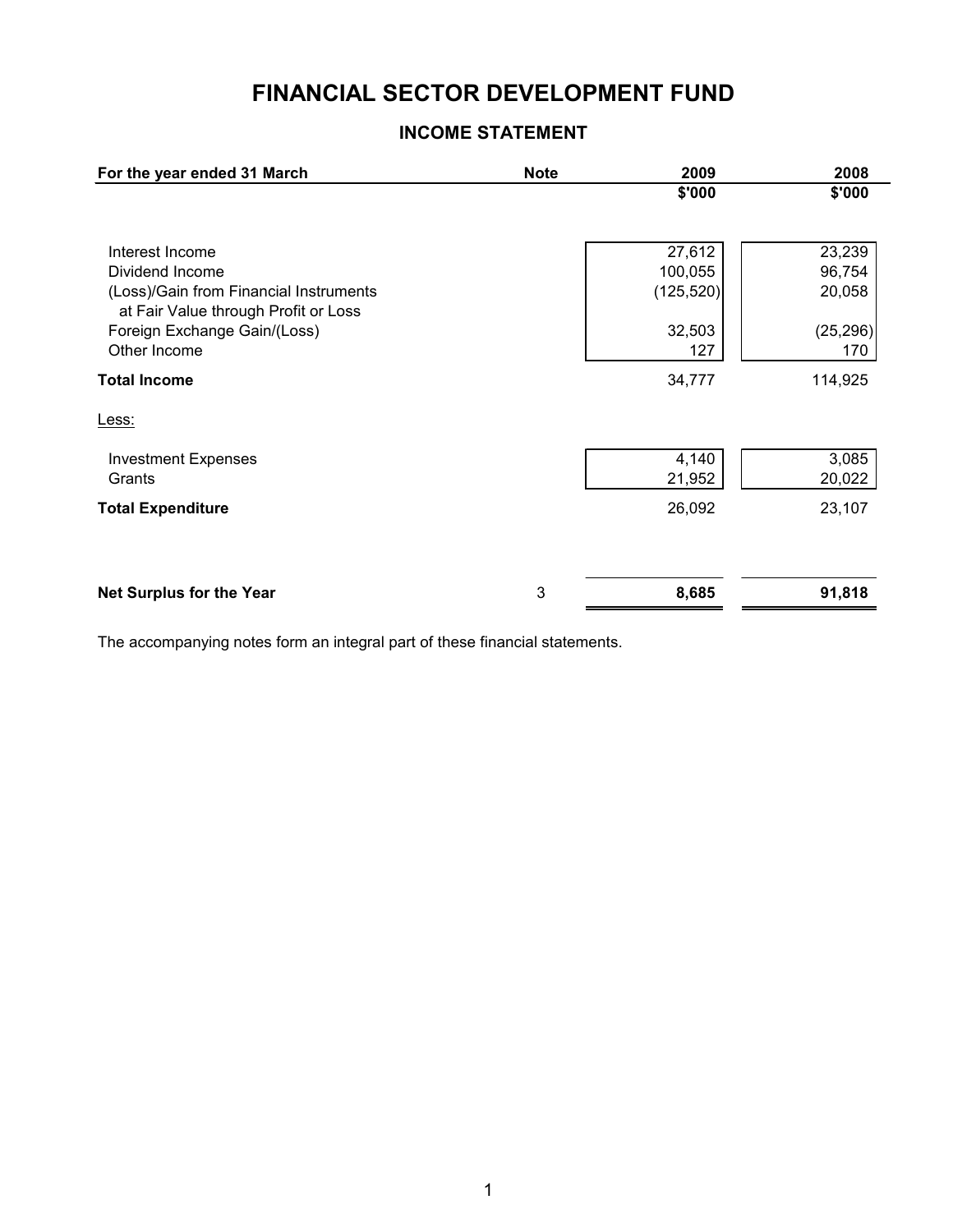# **FINANCIAL SECTOR DEVELOPMENT FUND BALANCE SHEET**

| As at 31 March                             | <b>Note</b> | 2009    | 2008    |
|--------------------------------------------|-------------|---------|---------|
|                                            |             | \$'000  | \$'000  |
| <b>ACCUMULATED FUND</b>                    |             |         |         |
| Capital Account                            |             | 471,635 | 471,635 |
| <b>Accumulated Surplus</b>                 |             | 408,580 | 399,895 |
|                                            | 4           | 880,215 | 871,530 |
|                                            |             |         |         |
| Represented by:                            |             |         |         |
| <b>ASSETS</b>                              |             |         |         |
| <b>Bank Balances and Deposits</b>          |             | 122,391 | 172,872 |
| <b>Financial Assets at Fair Value</b>      |             | 757,698 | 710,246 |
| through Profit or Loss                     |             |         |         |
| Loans and Receivables                      |             | 20,875  | 18,361  |
|                                            | 6           | 900,964 | 901,479 |
| Less:                                      |             |         |         |
| <b>LIABILITIES</b>                         |             |         |         |
| <b>Financial Liabilities at Fair Value</b> |             | 486     | 1,953   |
| through Profit or Loss                     |             |         |         |
| <b>Accruals and Other Liabilities</b>      |             | 20,263  | 27,996  |
|                                            | 6           | 20,749  | 29,949  |
| <b>NET ASSETS OF THE FUND</b>              |             | 880,215 | 871,530 |

The accompanying notes form an integral part of these financial statements.

**GOH CHOK TONG CHAIRMAN MONETARY AUTHORITY OF SINGAPORE**

**23 JUNE 2009 23 JUNE 2009 MONETARY AUTHORITY OF SINGAPORE MANAGING DIRECTOR HENG SWEE KEAT**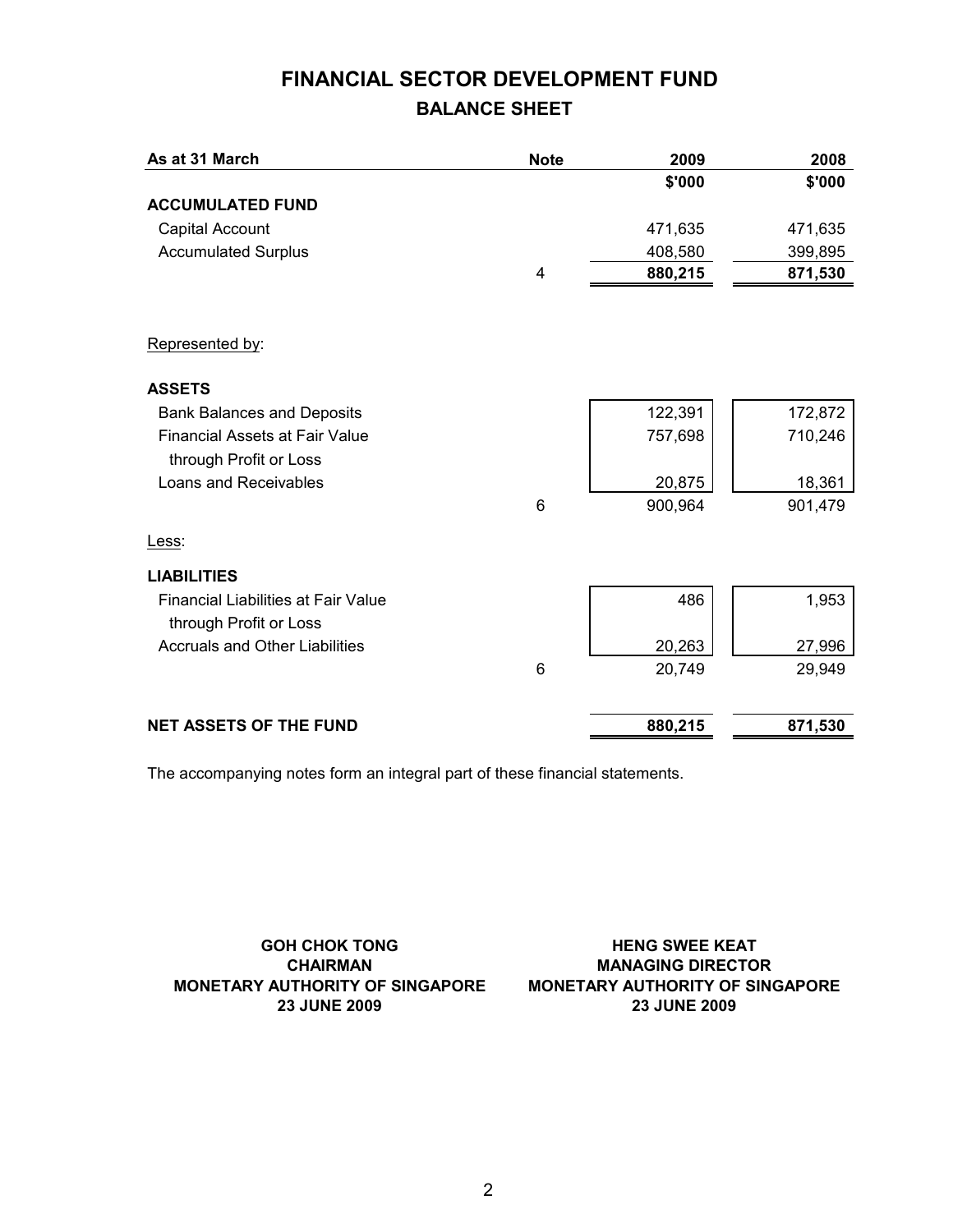# **FINANCIAL SECTOR DEVELOPMENT FUND**

## **STATEMENT OF CHANGES IN EQUITY**

|                             | Capital<br><b>Account</b> | Accumulated<br><b>Surplus</b> | Total   |
|-----------------------------|---------------------------|-------------------------------|---------|
|                             | \$'000                    | \$'000                        | \$'000  |
| Balance as at 1 April 2007  | 471,635                   | 308,077                       | 779,712 |
| Net Surplus for the Year    | $\overline{\phantom{a}}$  | 91,818                        | 91,818  |
| Balance as at 31 March 2008 | 471,635                   | 399,895                       | 871,530 |
| Net Surplus for the Year    | $\overline{\phantom{a}}$  | 8,685                         | 8,685   |
| Balance as at 31 March 2009 | 471,635                   | 408,580                       | 880,215 |

The accompanying notes form an integral part of these financial statements.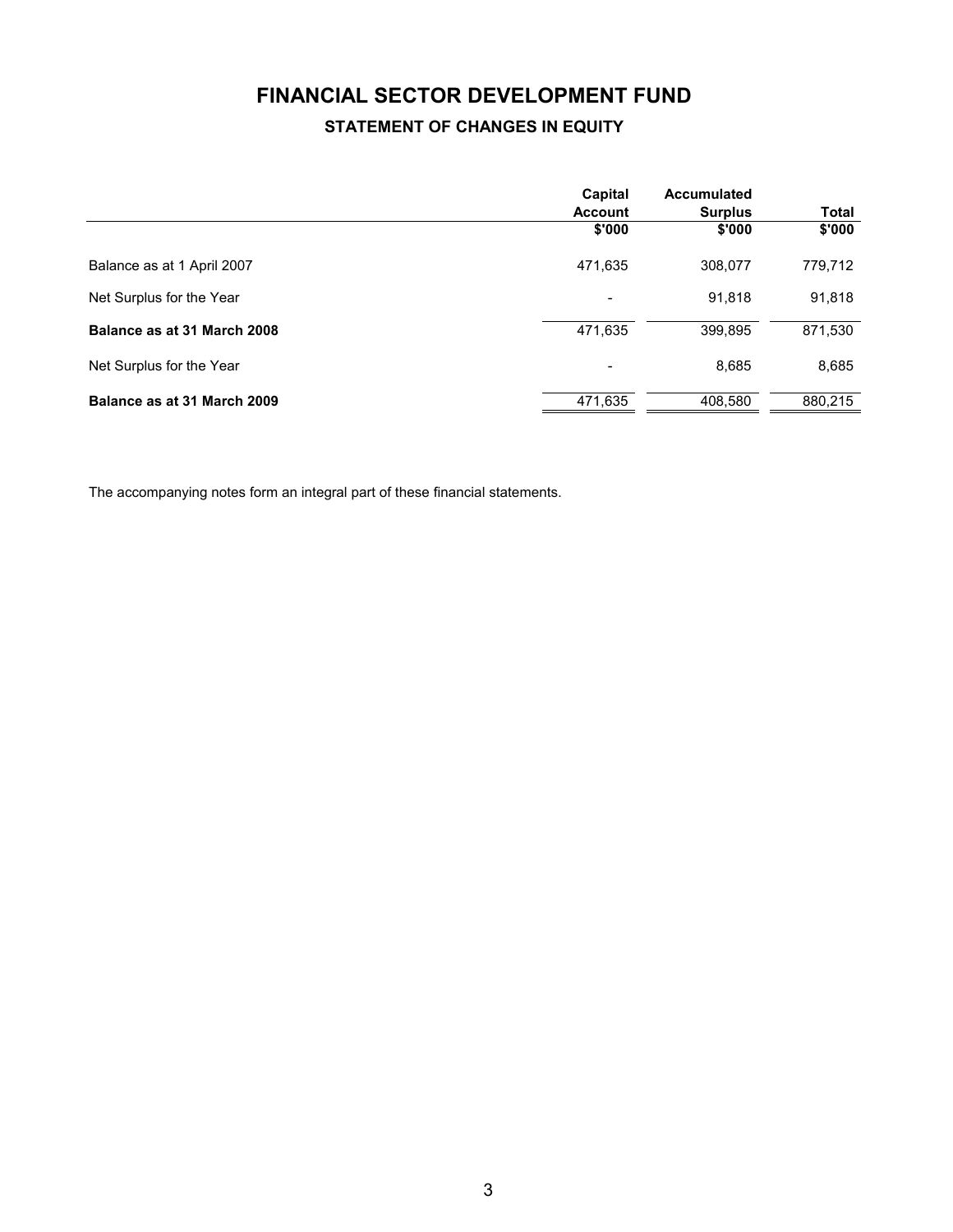## **FINANCIAL SECTOR DEVELOPMENT FUND CASH FLOW STATEMENT**

| For the year ended 31 March                                                                        | 2009                    | 2008                   |
|----------------------------------------------------------------------------------------------------|-------------------------|------------------------|
|                                                                                                    | 5'000                   | \$'000                 |
| <b>Cash Flows from Operating Activities</b>                                                        |                         |                        |
| Surplus for the Year                                                                               | 8,685                   | 91,818                 |
| Adjustments for:<br>Loss/(Gain) from Financial Instruments at Fair Value<br>through Profit or Loss | 125,520                 | (20, 058)              |
| Interest Income<br>Dividend Income                                                                 | (27, 612)<br>(100, 055) | (23, 239)<br>(96, 754) |
| <b>Operating Cash Flows before Changes in Working Capital</b>                                      | 6,538                   | (48, 233)              |
| Increase in Loans and Receivables                                                                  | (1,010)                 | (152)                  |
| (Decrease)/Increase in Accruals and Other Liabilities                                              | (8,799)                 | 4,587                  |
| <b>Net Cash used in Operating Activities</b>                                                       | (3,271)                 | (43, 798)              |
| <b>Cash Flows from Investing Activities</b>                                                        |                         |                        |
| Net Increase in Financial Instruments at Fair Value<br>through Profit or Loss                      | (174, 870)              | (331, 597)             |
| Dividend Received from Investments                                                                 | 2,569                   | 1,800                  |
| <b>Interest Received</b>                                                                           | 27,594                  | 17,957                 |
| Net Cash used in Investing Activities                                                              | (144, 707)              | (311, 840)             |
| <b>Cash Flows from Financing Activities</b>                                                        |                         |                        |
| Dividend Received on Singapore Exchange Limited Shares                                             | 97,497                  | 94,997                 |
| <b>Net Cash generated from Financing Activities</b>                                                | 97,497                  | 94,997                 |
| <b>Net Decrease in Bank Balances and Deposits</b>                                                  | (50, 481)               | (260, 641)             |
| Bank Balances and Deposits as at beginning of the year                                             | 172,872                 | 433,513                |
| Bank Balances and Deposits as at end of the year                                                   | 122,391                 | 172,872                |
|                                                                                                    |                         |                        |

The accompanying notes form an integral part of these financial statements.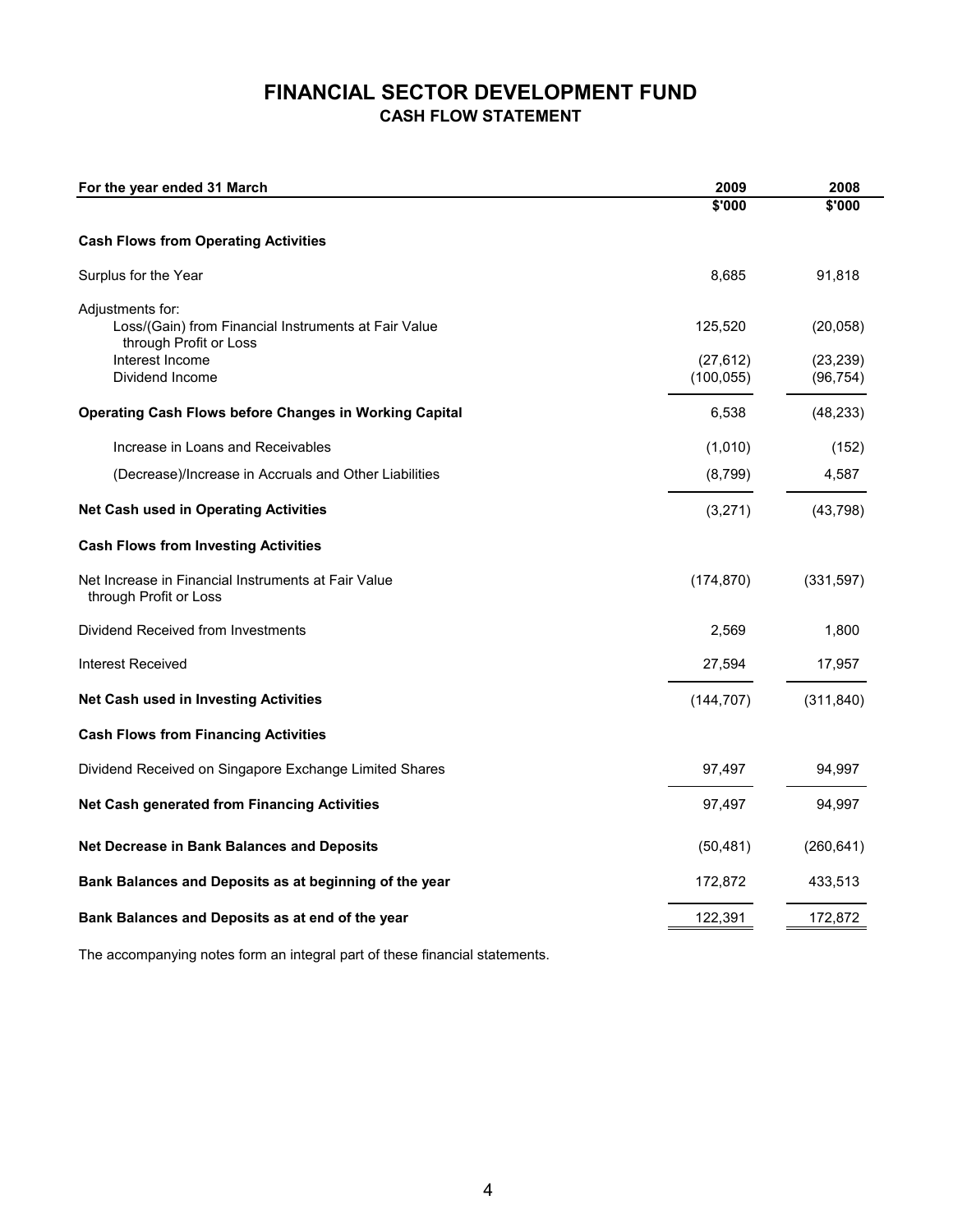# **FINANCIAL SECTOR DEVELOPMENT FUND NOTES TO THE FINANCIAL STATEMENTS FOR THE YEAR ENDED 31 MARCH 2009**

These notes form an integral part of and should be read in conjunction with the accompanying financial statements.

### **1 GENERAL**

 The Financial Sector Development Fund (hereinafter called the Fund) is established under Section 30A of the Monetary Authority of Singapore Act (Chapter 186, 1999 Revised Edition). It is controlled and administered by the Authority. The Authority provides administrative and accounting support to the Fund. The Fund shall be used for the objects and purposes set out in Section 30B of the Act, namely,

- a) the promotion of Singapore as a financial centre;
- b) the development and upgrading of skills and expertise required by the financial services sector;
- c) the development and support of educational and research institutions, research and development programmes and projects relating to the financial services sector; and
- d) the development of infrastructure to support the financial services sector in Singapore.

The Fund shall be deemed not to be a fund of the Authority for the purposes of any written law.

## **2 SIGNIFICANT ACCOUNTING POLICIES**

### 2.1 Basis of Preparation

- a) The financial statements have been prepared in accordance with the provisions of the Monetary Authority of Singapore Act (Chapter 186, 1999 Revised Edition) and the Singapore Financial Reporting Standards (FRS) and on an accrual basis.
- b) The preparation of financial statements in conformity with FRS requires management to exercise its judgement in the process of applying the Fund's accounting policies. It also requires the use of accounting estimates and assumptions that affect the reported amounts of assets and liabilities and disclosure of contingent assets and liabilities at the date of the financial statements, and the reported amounts of income and expenditure during the financial year. Although these estimates are based on management's best knowledge of current events and actions, actual results may ultimately differ from these estimates.
- c) The financial statements are presented in Singapore dollars, the Fund's functional currency, and rounded to the nearest thousand, unless otherwise stated.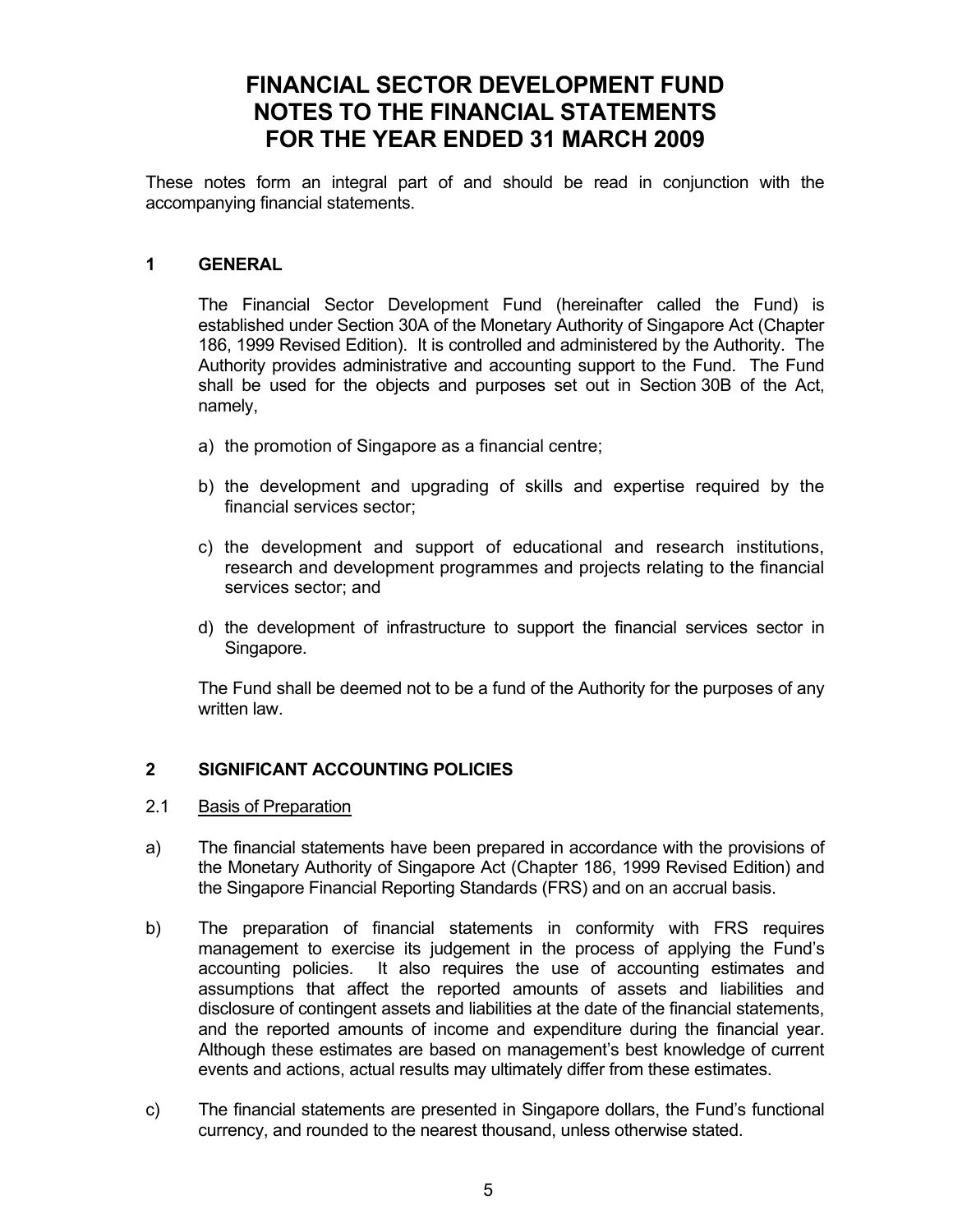- d) The following FRSs are applicable in the current financial year.
	- FRS 1 Presentation of Financial Statements (1 January 2008)
	- FRS 107 Financial Instruments: Disclosures (1 January 2008)

 The amendment to FRS 1 introduces disclosures about what the Fund regards as capital and the Fund's objectives, policies and processes for managing capital. Please refer to note 4 to the Fund's financial statements for details of this capital disclosure.

 FRS 107 requires the disclosure of qualitative and quantitative information about exposure to risks arising from financial instruments, including credit risk, liquidity risk, market risk and sensitivity analysis to market risk. It supersedes the disclosure requirements in FRS 32 Financial Instruments: Disclosure and Presentation. Please refer to notes 3, 5 and 6 for the additional financial risk information disclosures.

- 2.2 Income Recognition
- a) Interest income

 Interest income is recognised on a time-proportionate basis using the effective interest method. The effective interest rate is the rate that discounts estimated future cash payments or receipts through the expected life of the financial instrument or, where appropriate, a shorter period to the net carrying amount.

b) Dividend income

Dividend income is recognised when the right to receive payment is established.

- 2.3 Financial Assets
- a) Classification

The Fund's investments in financial assets are classified as financial assets at fair value through profit or loss and loans and receivables.

- i) Financial assets at fair value through profit or loss are financial derivatives or financial assets other than loans and receivables, designated by management as such on initial recognition as it results in more relevant information, because they are managed and their performance evaluated on a fair value basis, in accordance with a documented risk management or investment strategy, and information is provided internally on that basis to management and the Investment Working Committee. They include fixed income securities, equities and commodities. Financial derivatives are used to manage exposures to foreign exchange and interest rate risks arising from investment activities and can be used for trading.
- ii) Loans and receivables are non-derivative financial assets with fixed or determinable payments that are not quoted in an active market.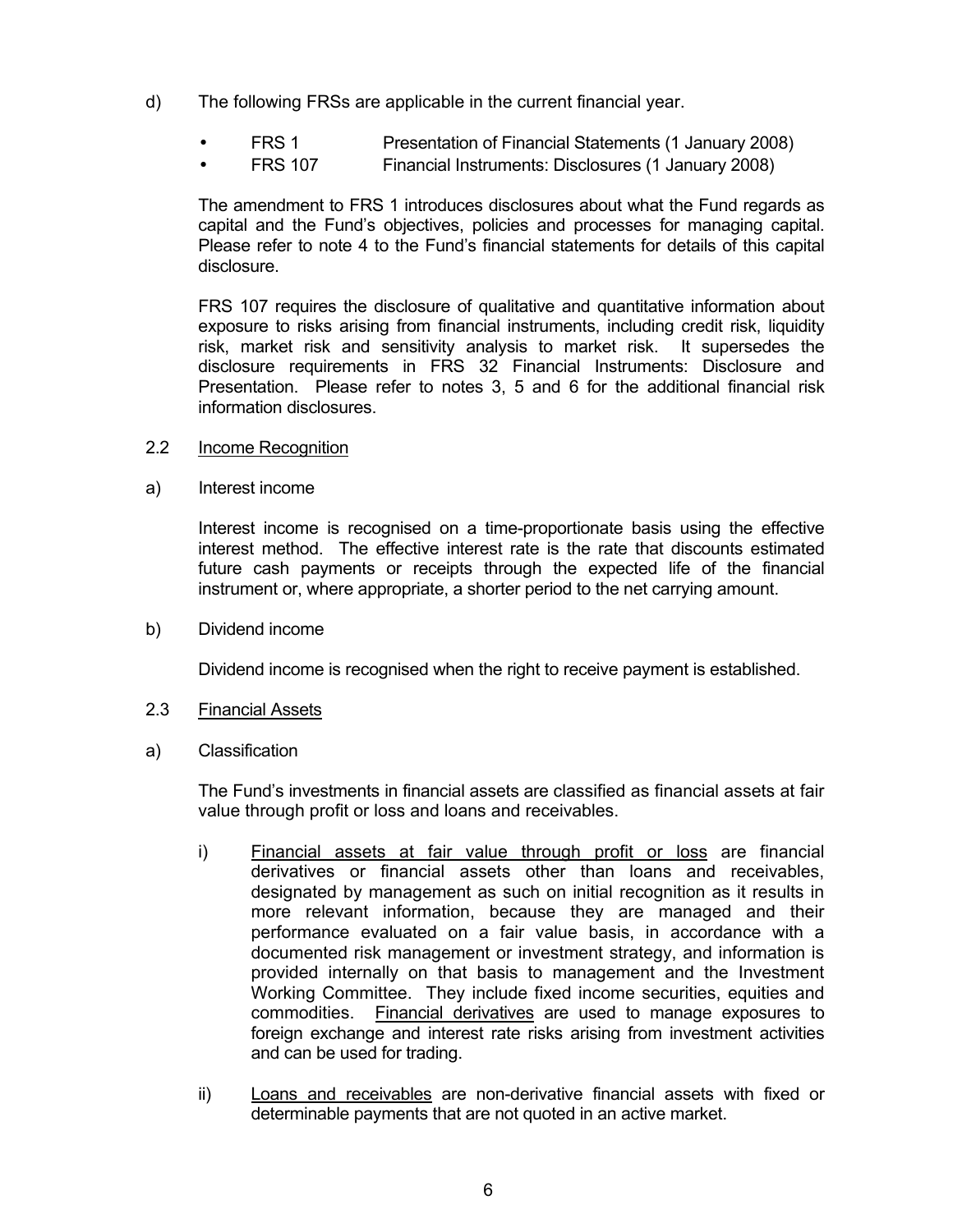#### b) Recognition and Derecognition

Purchases and sales of investments are recognised on the date when the Fund commits to purchase or sell the asset. Investments are derecognised when the rights to receive cash flows from the financial assets have expired or have been transferred and the Fund has transferred substantially all risks and rewards of ownership.

#### c) Initial and Subsequent Measurements

Financial assets at fair value through profit or loss and financial derivatives are initially recognised and subsequently measured at fair value with changes in fair value and profit/loss on disposal included in the income statement in the period in which they arise. Loans and receivables are carried at amortised cost and approximate their fair values.

#### d) Fair Value Determination

The fair values of financial instruments traded in active financial markets are based on quoted and observable market prices or on valuation models based on independently sourced market parameters, including currency rates, interest rates and volatilities at the balance sheet date. In the absence of such quoted market prices, fair values are estimated using present value or other valuation techniques, using inputs based on market conditions existing at the balance sheet date, and assuming no change in credit spread where there is no objective evidence of impairment. There is no financial instrument whose fair value is estimated using a valuation technique that is not based on available observable market data. The quoted market price used for a financial asset is its bid price and for a financial liability is its ask price.

#### e) Impairment

The Fund assesses at each balance sheet date whether there is objective evidence that an impairment loss on loans and receivables has been incurred. The amount of the loss is measured as the difference between the asset's carrying amount and the present value of estimated future cash flows discounted at the financial asset's original effective interest rate. Impairment losses, if any, are recognised in the income statement for the period.

 Reversal of impairment losses recognised in prior years is recorded when there is an indication that the impairment losses recognised for loans and receivables no longer exist or have decreased. The reversal, if any, is recognised in the income statement. However, the increase in the carrying amount of loans and receivables due to a reversal of an impairment is recognised to the extent that it does not exceed the carrying amount that would have been determined (net of amortisation) had no impairment losses been recognised for the loans and receivables in prior years.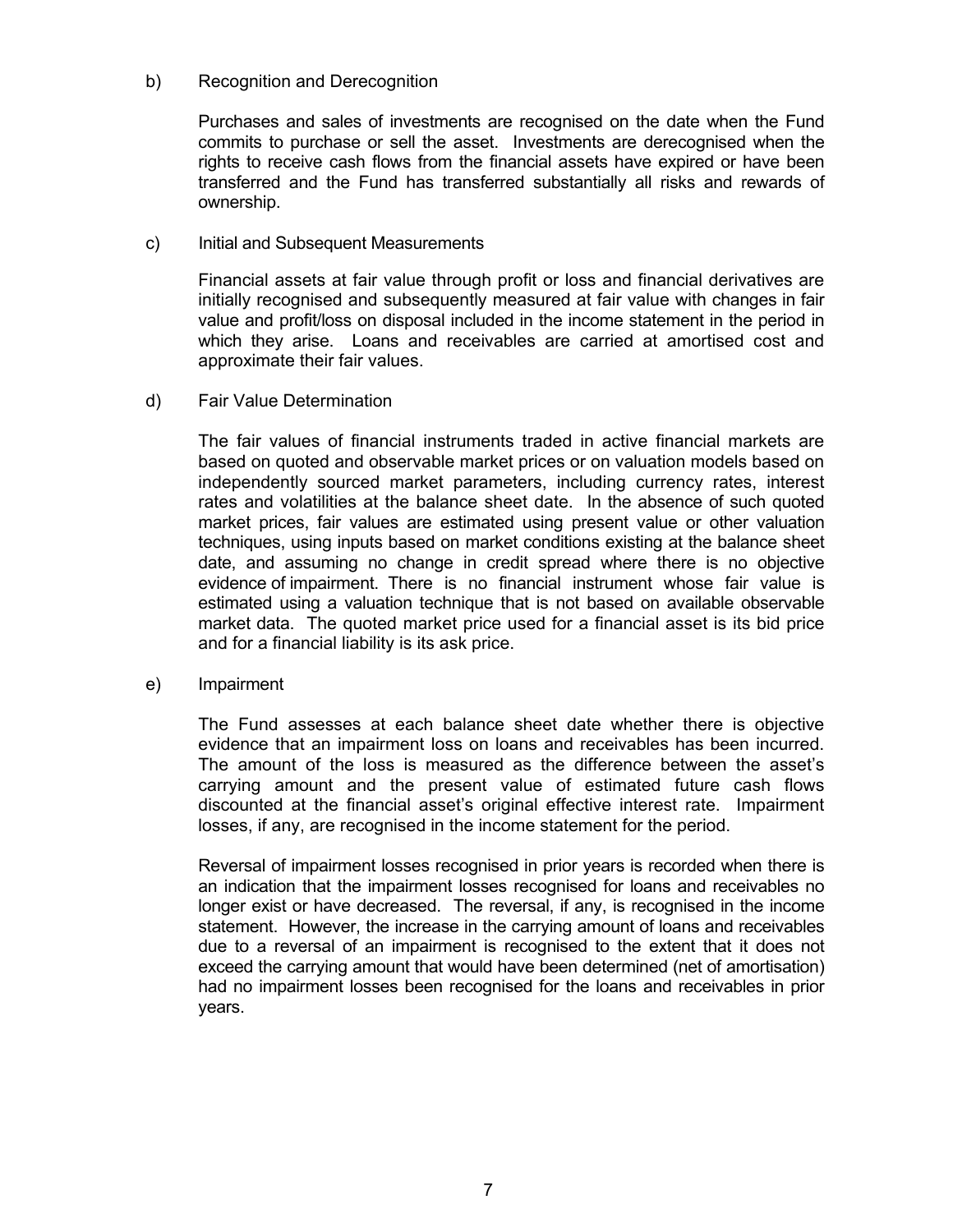#### 2.4 Financial Liabilities

The Fund classifies its financial liabilities in the following categories: (a) financial derivatives; and (b) accruals and other liabilities. Financial derivatives - liabilities, classified as fair value through profit or loss, are carried at fair value, with changes in fair value recognised in fair value gain/loss through profit or loss in the income statement. Accruals and other liabilities, are carried at amortised cost using the effective interest method.

A financial liability is derecognised from the balance sheet when the obligation specified in the contract is discharged, cancelled or expired.

#### 2.5 Offsetting

Financial assets and liabilities are set off and the net amount presented in the balance sheet when, and only when, there is a legally enforceable right to set off the amounts and an intention to settle on a net basis or realise the asset and settle the liability simultaneously. Income and expenses are presented on a net basis only when permitted by the accounting standards.

#### 2.6 Foreign Currency Translation

Transactions in a foreign currency are measured using the exchange rate prevailing at the date of the transaction. Foreign exchange gain/loss resulting from the settlement of such transactions and the translation of assets and liabilities denominated in foreign currencies, into Singapore dollars, at the exchange rate prevailing at the balance sheet date, are recognised in the income statement.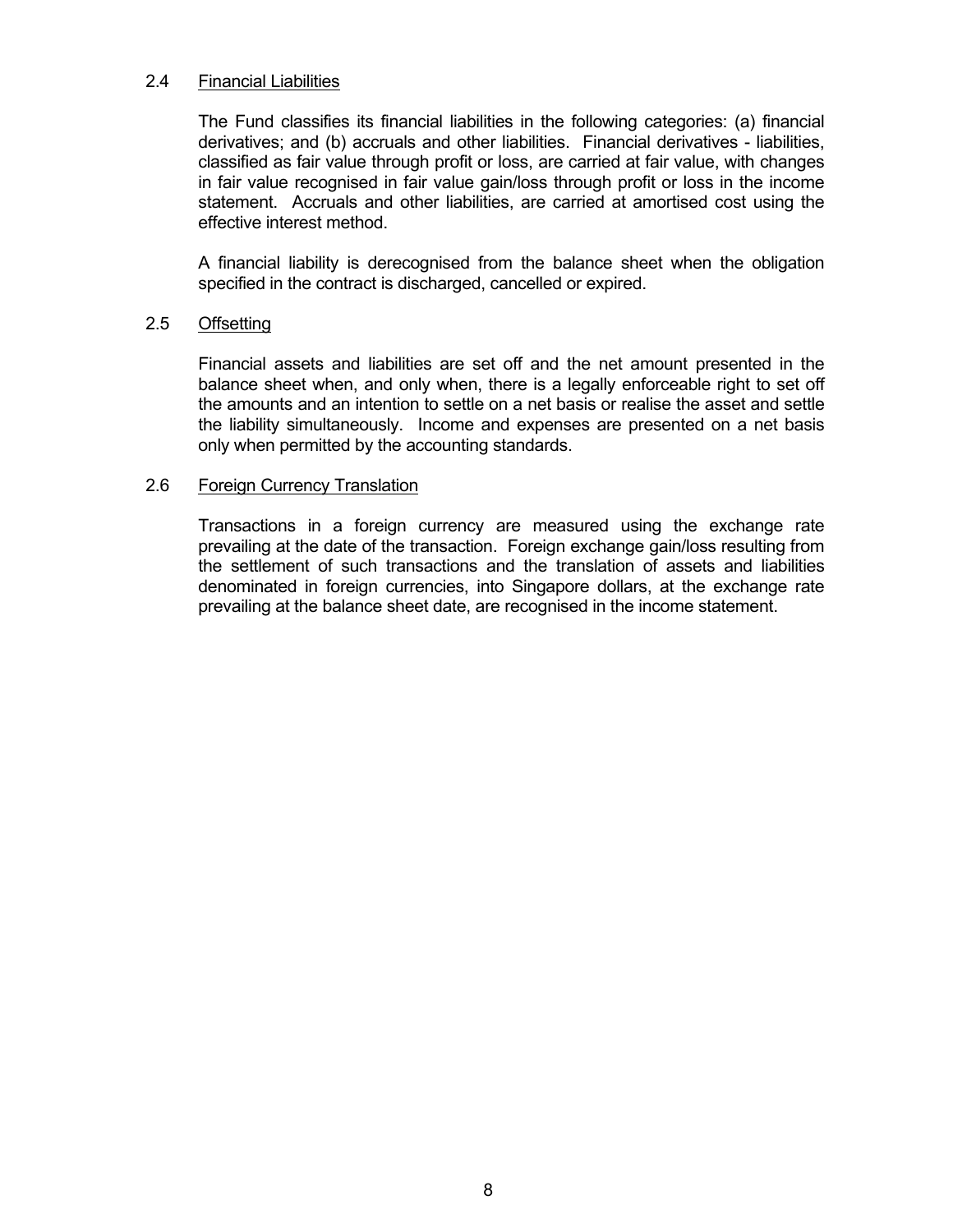#### **3 INCOME AND EXPENDITURE FROM FINANCIAL ASSETS AND LIABILITIES AND OTHERS**

|     |                                                                                   | 2009      | 2008      |
|-----|-----------------------------------------------------------------------------------|-----------|-----------|
|     |                                                                                   | \$'000    | \$'000    |
| 3.1 | <b>Net Income/(Loss)</b>                                                          |           |           |
|     | Financial Assets at Fair Value through Profit or Loss<br>i)                       |           |           |
|     | Held for Trading - Financial Derivatives                                          | (41, 886) | (5,692)   |
|     | <b>Others</b>                                                                     | (28, 233) | 19,056    |
|     | ii)<br><b>Loans and Receivables</b>                                               | 2,999     | 47        |
|     | <b>Accruals and Other Liabilities</b><br>iii)                                     | (808)     | (713)     |
|     | <b>Singapore Exchange Limited Shares held</b><br>iv)                              | 97,496    | 94,997    |
|     |                                                                                   | 29,568    | 107,695   |
| 3.2 | Interest Income from Financial Assets not at Fair Value<br>through Profit or Loss |           |           |
|     | i)<br><b>Bank Balances and Deposits</b>                                           | 1,025     | 3,915     |
|     | ii)<br><b>Loans and Receivables</b>                                               | 35        | 171       |
|     |                                                                                   | 1,060     | 4,086     |
| 3.3 | <b>Impairment Loss</b>                                                            |           |           |
|     | <b>Loans and Receivables</b><br>i)                                                | (6)       |           |
| 3.4 | <b>Grants</b>                                                                     | (21, 952) | (20, 022) |
| 3.5 | <b>Other Net Income</b>                                                           | 15        | 59        |
|     | <b>Net Surplus for the Year</b>                                                   | 8,685     | 91,818    |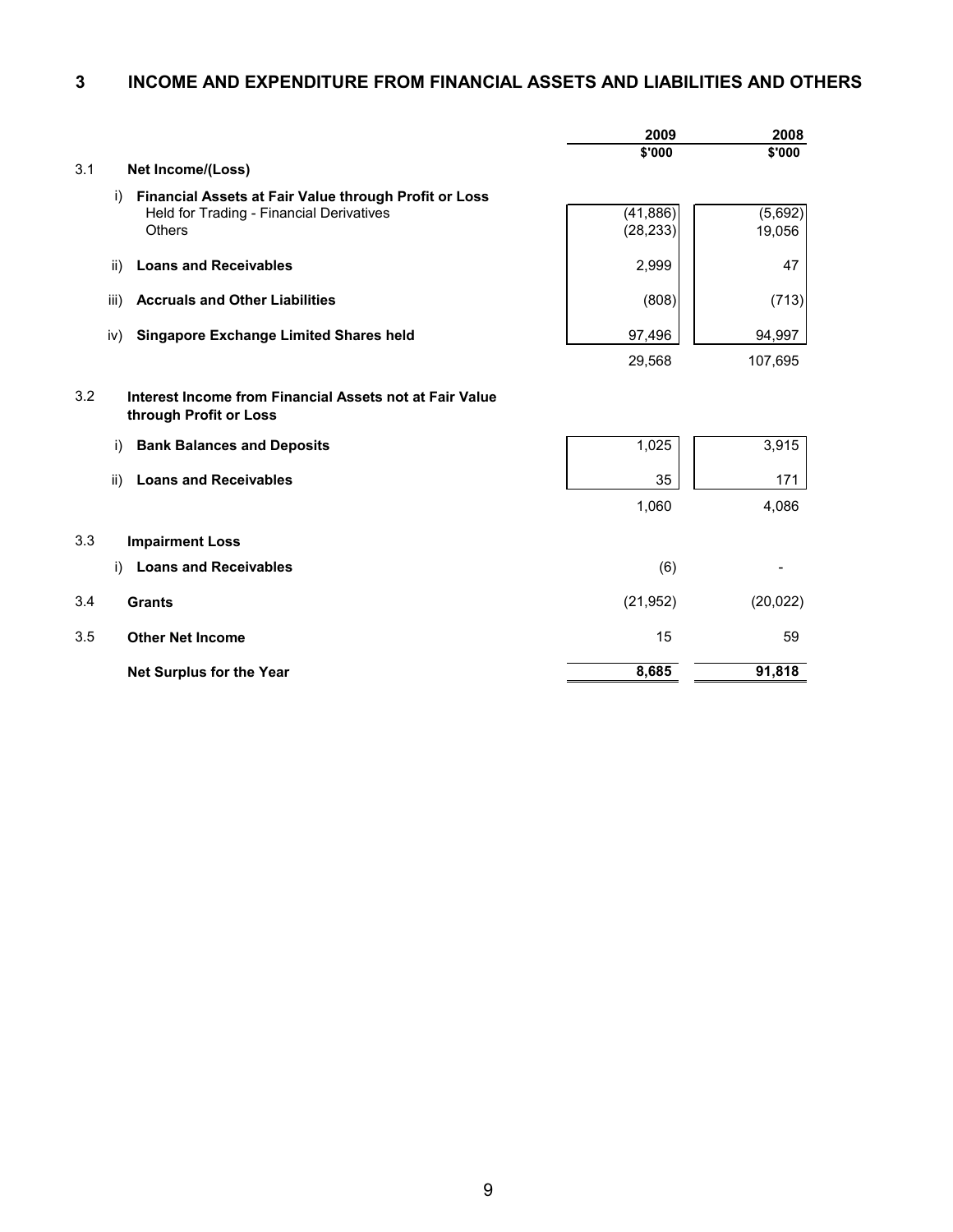## **4 CAPITAL AND ACCUMULATED SURPLUS**

4.1 The capital and accumulated surplus of the Fund comprise:

|                                 | <u> 2009</u><br>$$^{\prime}000$ | 2008<br>\$'000 |
|---------------------------------|---------------------------------|----------------|
| Capital Account                 | 471.635                         | 471.635        |
| <b>Accumulated Surplus</b>      | 408.580                         | 399,895        |
| Accumulated Fund as at 31 March | 880,215                         | 871,530        |

- 4.2 The Fund's Capital Account consists of the net sale proceeds of the Singapore Exchange Limited's (SGX) shares, in accordance with Section 30A (2) of the Monetary Authority of Singapore Act (Chapter 186, 1999 Revised Edition).
- 4.3 As at 31 March 2009, SEL Holdings Pte Ltd (SEL) holds 249,991,184 SGX shares for the benefit of the Fund as stipulated under Section 11(2) of the Exchanges (Demutualisation and Merger) Act (Chapter 99B, 2000 Revised Edition). These SGX shares held have a market valuation of \$1.3 billion as at 31 March 2009 (31 March 2008: \$1.9 billion). In the event of a sale, net sale proceeds of these shares (after deducting expenses allowed under Section 10(1) and the par value of those shares) shall be paid by SEL into the Fund under Section 10(2) of the Exchanges (Demutualisation and Merger) Act (Chapter 99B, 2000 Revised Edition).
- 4.4 The Fund's capital management policy is to preserve the capital value of the Fund in line with inflation, whilst taking into consideration, the Fund's desired return and risk tolerance, so that income from the investment of moneys in the Fund can be applied to the objects and expenditure of the Fund and meet all of its commitments under Section 30(B) of the Monetary Authority of Singapore Act (Chapter 186, 1999 Revised Edition).
- 4.5 The capital management process includes periodic reviews of the adequacy of the Fund's capital and grant commitments, in relation to all material risks, commensurate with the desired returns. Regular updates are provided to the Fund's Investment Working Committee, Advisory Committee and the Minister-in-Charge.

### **5 FINANCIAL DERIVATIVES: ASSETS/LIABILITIES**

Derivative financial instruments are financial instruments whose values fluctuate in response to changes in the values of the underlying assets, interest or exchange rates or indices and include forwards, futures, options and swaps. These instruments allow the Fund to transfer, modify or reduce their foreign exchange and interest rate risks.

*Forward foreign exchange* contracts are agreements to purchase or sell fixed amounts of currency at agreed rates of exchange on a specified future date.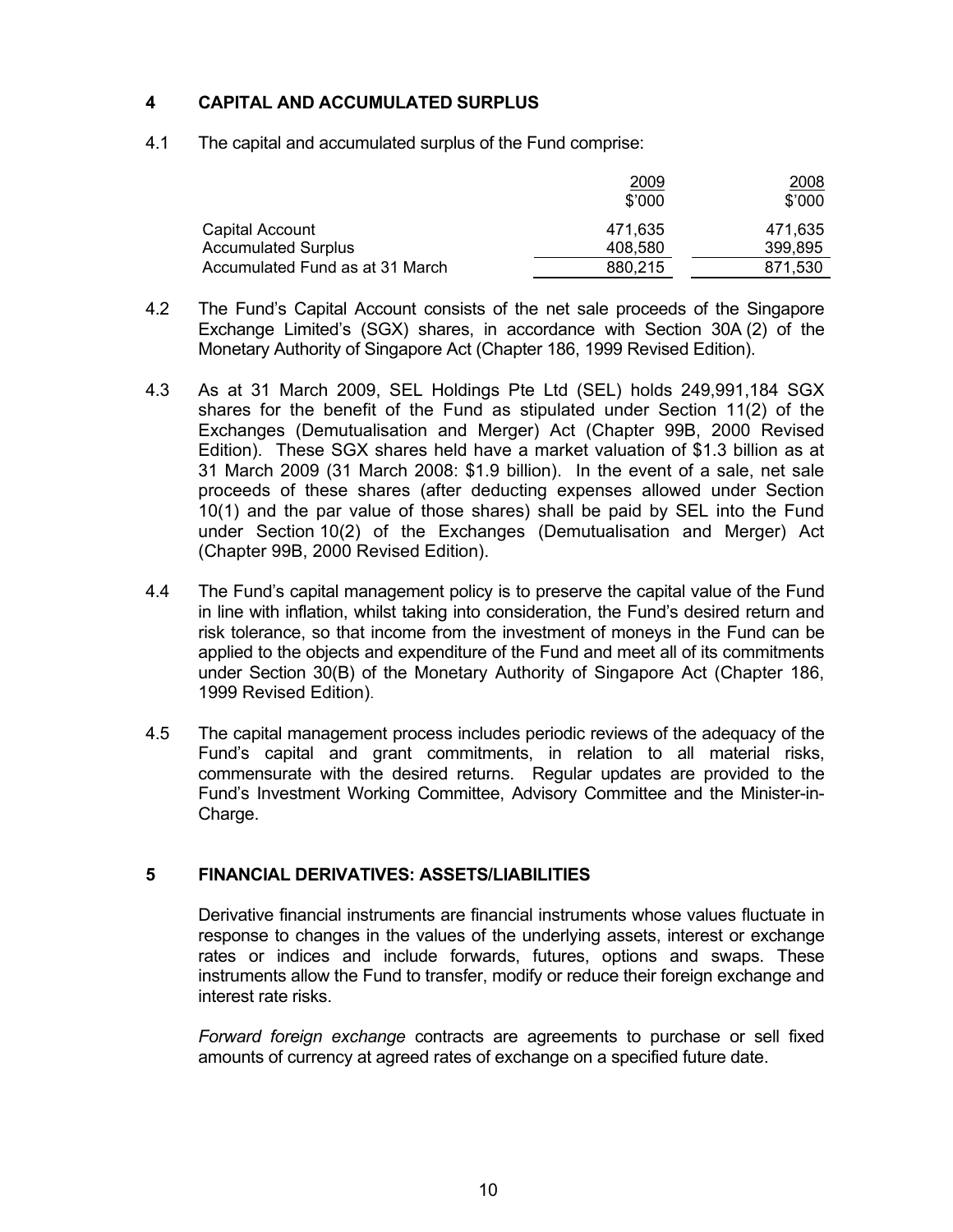*Interest rate futures* are exchange-traded agreements to purchase or sell a standard amount of a specified fixed income security or time deposit at an agreed interest rate on a standard future date.

*Interest rate options* give the buyer on payment of a premium the right, but not the obligation, to fix the rate of interest on a future deposit or loan, for a specified period commencing on a specified future date.

*Interest rate forwards* are contracts to purchase or sell an underlying fixed income security at an agreed price on a specified future date.

 *Interest rate swaps* are agreements to exchange the interest obligations with a counterparty for a specified period without exchanging the underlying (or notional) principal.

*Equity-related futures* are exchange-traded agreements to purchase or sell a standard amount of a specified equity index at an agreed price or level on a specified future date.

*Equity-related swaps* are agreements to exchange the return of changes in equity prices against changes in a reference interest rate for a specified period.

*Commodity-related futures* are exchange-traded agreements to purchase or sell a standard amount of a specified commodity or commodity index at an agreed price on a specified future date.

5.1 The notional amounts of certain types of financial instruments provide a basis for comparison with instruments recognised on the balance sheet but do not necessarily indicate the amounts of future cashflows involved or the current fair value of the instrument and, therefore, do not indicate the Fund's exposure to credit or price risks. The fair values of derivative instruments are normally zero or negligible at inception and the subsequent change in value is favourable (derivative assets) or unfavourable (derivative liabilities) as a result of fluctuations in market interest rates or foreign exchange rates relative to their terms. The aggregate contractual or notional amount of derivative financial instruments, the extent to which the instruments are favourable and unfavourable and, thus the aggregate fair values of derivative financial assets and liabilities can fluctuate significantly from time to time.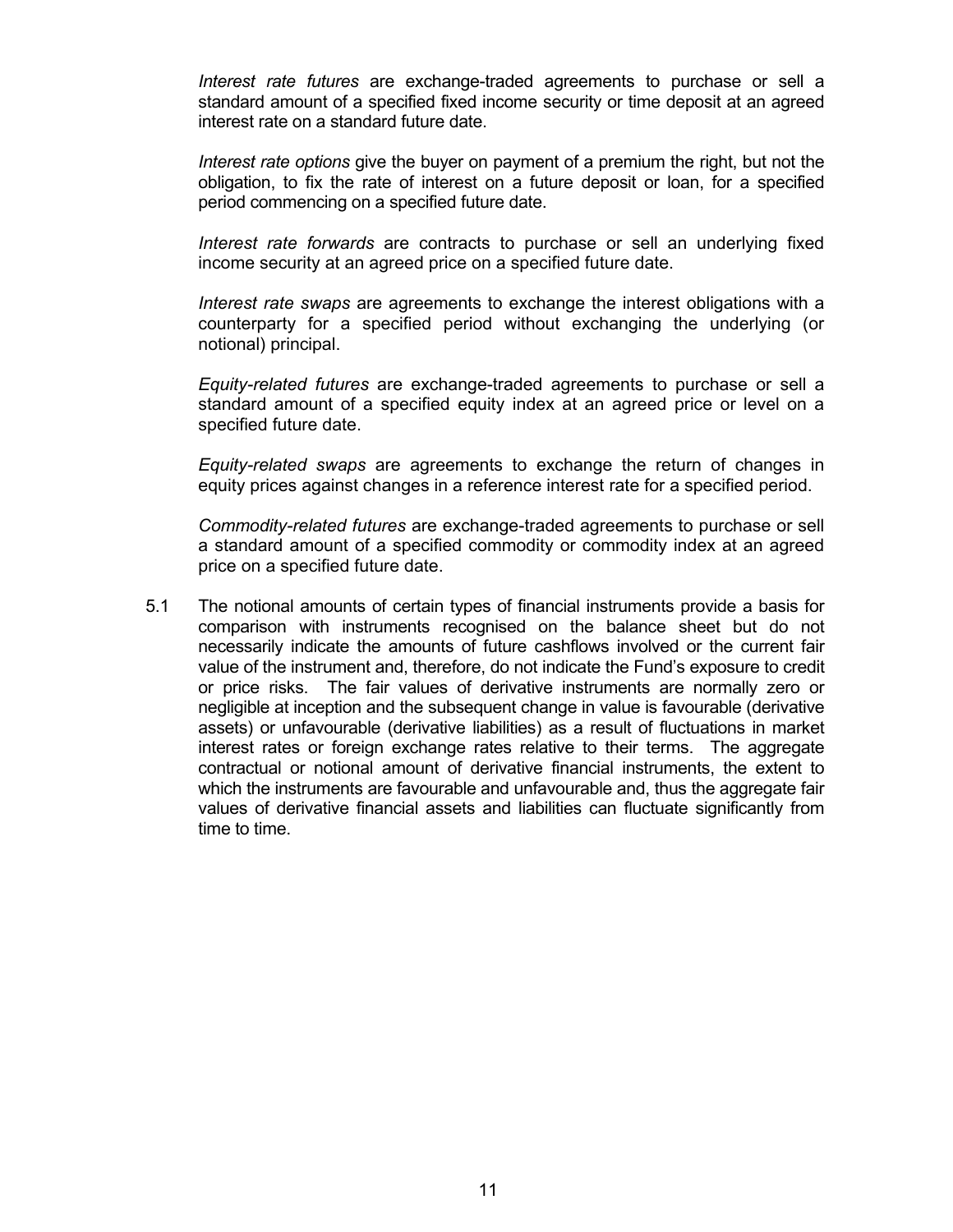5.2 The contractual or underlying principal amounts of the derivative financial instruments and their corresponding gross positive (derivative receivable) and negative (derivative payable) fair values at balance sheet date, are analysed below. The notional or contractual amounts indicate the volume of transactions outstanding at the balance sheet date:

|                                              |                                           |            | 2009              |                                           |            | 2008              |
|----------------------------------------------|-------------------------------------------|------------|-------------------|-------------------------------------------|------------|-------------------|
|                                              | Contract<br>or<br>underlying<br>principal |            | <b>Fair Value</b> | Contract<br>or<br>underlying<br>principal |            | <b>Fair Value</b> |
|                                              | amount                                    | Receivable | Payable           | amount                                    | Receivable | Payable           |
|                                              | \$'000                                    | \$'000     | \$'000            | $\frac{1}{2000}$                          | \$'000     | \$'000            |
| Foreign<br>exchange<br>contracts<br>Forwards | 65,155                                    | 90         | 349               | 223,168                                   | 558        | 937               |
| Interest rate                                |                                           |            |                   |                                           |            |                   |
| contracts<br><b>Futures</b><br>purchased     | 86,957                                    | 429        |                   | 93,285                                    | 453        | $\overline{2}$    |
| <b>Futures</b><br>sold                       | 1,539                                     | 9          |                   | 16,964                                    | 149        | 45                |
| Options<br>purchased                         |                                           |            |                   | 3,696                                     | 1          | 642               |
| Options<br>sold                              |                                           |            |                   | 120                                       |            | 3                 |
| Forwards<br>purchased                        | 6,841                                     | 82         |                   | 49,738                                    | 566        | 57                |
| Swaps                                        | 1,981                                     | 153        |                   | 2,619                                     |            | 267               |
| Equity-<br>related<br>contracts              |                                           |            |                   |                                           |            |                   |
| <b>Futures</b><br>purchased                  | 675                                       | 22         |                   |                                           |            |                   |
| <b>Futures</b><br>sold                       | 782                                       |            | 99                |                                           |            |                   |
| Swaps                                        | 39,047                                    | 5,620      |                   |                                           |            |                   |
| <b>Commodity-</b><br>related<br>contracts    |                                           |            |                   |                                           |            |                   |
| <b>Futures</b><br>purchased                  | 159                                       | 40         | 38                |                                           |            |                   |
| Futures<br>sold                              | 1,277                                     | 16         | $\overline{a}$    |                                           |            |                   |
|                                              | 204,413                                   | 6,461      | 486               | 389,590                                   | 1,727      | 1,953             |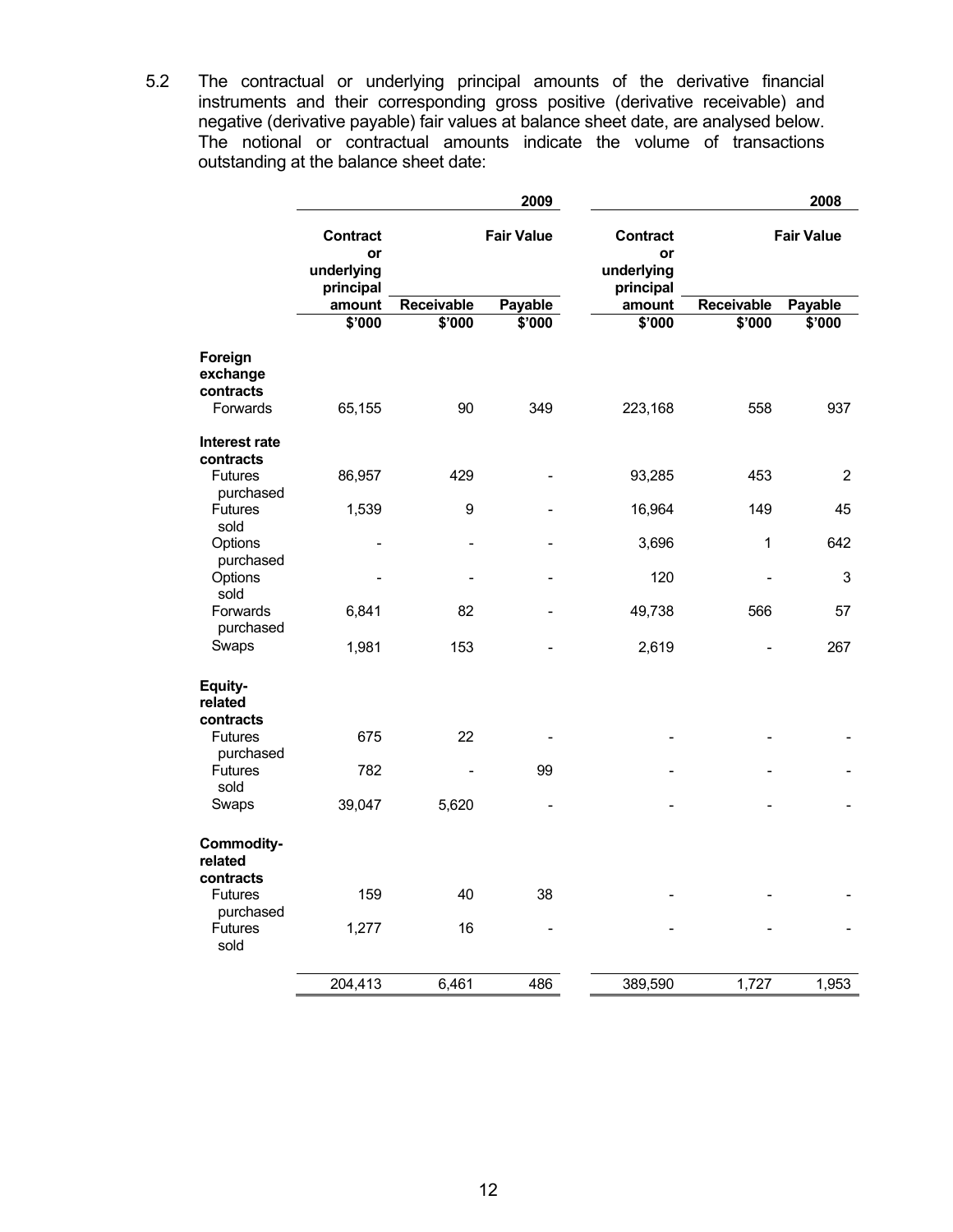#### **6 FINANCIAL RISK MANAGEMENT**

- 6.1 Two committees, the Advisory Committee and Investment Working Committee which include members from the financial industry, advise on the usage and administration of the Fund, and manage its investments and risk management strategies respectively.
- 6.2 The Fund's investments are mainly in financial instruments, which are exposed to various specific risks outlined below. These risks are managed by establishing specific controls at the aggregate and individual portfolio levels, through diversification and regular monitoring.

#### 6.3 Market Risk

 Market risk is the risk that the fair value or future cash flows of a financial instrument will fluctuate because of changes in market prices and includes currency, interest rate, equity, commodity and other price risks.

The market risks are managed through the diversification of the Fund's investments across various asset classes, countries, regions and sectors. The Fund is managed by external fund managers, who assess the macroeconomic outlook and market developments in formulating investment strategies.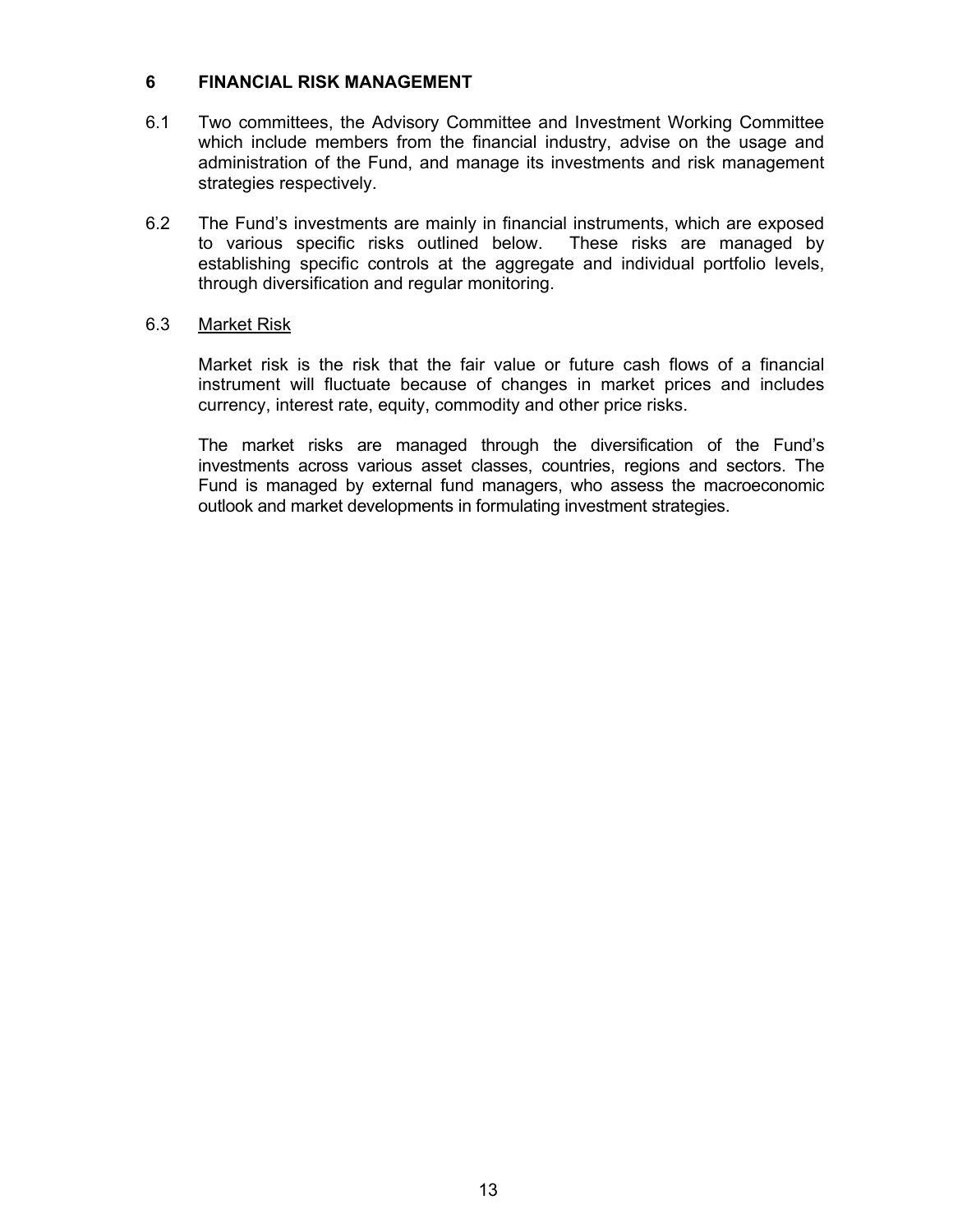6.3a) Currency Risk<br>Currency risk is the risk of loss from foreign assets and liabilities due to changes in foreign exchange rates.<br>The carrying amounts of assets and liabilities are denominated in the following currencies

| As at 31 March                                                                                             |                          |                   |                          |                                |                                          |                          | 2009              |
|------------------------------------------------------------------------------------------------------------|--------------------------|-------------------|--------------------------|--------------------------------|------------------------------------------|--------------------------|-------------------|
|                                                                                                            | SGD                      | <b>USD</b>        | <b>EUR</b>               | JPY                            | <b>Asia Pacific</b><br><b>Currencies</b> | Others                   | Total             |
|                                                                                                            | \$'000                   | \$'000            | \$'000                   | \$'000                         | \$'000                                   | \$'000                   | \$'000            |
| <b>ASSETS</b><br><b>Bank Balances and Deposits</b>                                                         | 105,718                  | 12,249            | 886                      | 455                            | 1,303                                    | 1,505                    | 122,116           |
| Financial Assets at Fair Value through                                                                     |                          |                   |                          |                                |                                          |                          |                   |
| <b>Profit or Loss</b><br><b>Financial Derivatives Receivable</b>                                           |                          | 8,422             | 12,373                   | 2,798                          | (1, 383)                                 | (15, 749)                | 6,461             |
| <b>Fixed Income Securities</b>                                                                             | 87,171                   | 351,330           | 107,793                  | 75,295                         | 4,469                                    | 52,396                   | 678,454           |
| Equities<br>Commodities                                                                                    | 2,858                    | 518<br>25,760     |                          |                                | 43,647                                   |                          | 47,023<br>25,760  |
|                                                                                                            | 90.029                   | 386,030           | 120,166                  | 78,093                         | 46,733                                   | 36,647                   | 757,698           |
| <b>Loans and Receivables</b><br>Prepayments and Other Receivables<br>Receivables from SEL Holdings Pte Ltd | 1,969<br>2,500           | 11,983            | 2,730                    | 143                            | 802                                      | 748                      | 18,375<br>2,500   |
|                                                                                                            | 4,469                    | 11,983            | 2.730                    | 143                            | 802                                      | 748                      | 20.875            |
| Financial Assets (pledged as collateral<br>for financial derivatives)                                      |                          |                   |                          |                                |                                          |                          |                   |
| <b>Bank Balances and Deposits</b>                                                                          | $\overline{\phantom{a}}$ | 275               | $\overline{\phantom{a}}$ | $\overline{\phantom{a}}$       | $\overline{\phantom{a}}$                 | $\overline{\phantom{a}}$ | 275               |
| <b>Fixed Income Securities</b>                                                                             |                          | 275               |                          |                                |                                          |                          | 275               |
| <b>TOTAL ASSETS</b>                                                                                        | 200,216                  | 410,537           | 123,782                  | 78,691                         | 48,838                                   | 38,900                   | 900,964           |
|                                                                                                            |                          |                   |                          |                                |                                          |                          |                   |
| <b>LIABILITIES</b>                                                                                         |                          |                   |                          |                                |                                          |                          |                   |
| Financial Liabilities at Fair Value through<br><b>Profit or Loss</b>                                       |                          |                   |                          |                                |                                          |                          |                   |
| <b>Financial Derivatives Payable</b>                                                                       |                          | (8, 259)          | 3,843                    | 97                             | 2,272                                    | 2,533                    | 486               |
| <b>Accruals and Other Liabilities</b>                                                                      |                          |                   |                          |                                |                                          |                          |                   |
| Accounts Payable - Grants                                                                                  | 15,274                   |                   |                          | $\overline{\phantom{a}}$       | ÷,                                       | $\overline{\phantom{a}}$ | 15,274            |
| Other Payables                                                                                             | 256<br>15.530            | 4,317<br>4,317    |                          |                                | 416<br>416                               |                          | 4,989<br>20,263   |
|                                                                                                            |                          |                   |                          |                                |                                          |                          |                   |
| <b>TOTAL LIABILITIES</b>                                                                                   | 15,530                   | (3,942)           | 3,843                    | 97                             | 2,688                                    | 2,533                    | 20,749            |
| <b>NET ASSETS</b>                                                                                          | 184,686                  | 414,479           | 119,939                  | 78,594                         | 46,150                                   | 36,367                   | 880,215           |
|                                                                                                            |                          |                   |                          |                                |                                          |                          |                   |
|                                                                                                            |                          |                   |                          |                                |                                          |                          |                   |
|                                                                                                            |                          |                   |                          |                                |                                          |                          |                   |
| As at 31 March                                                                                             |                          |                   |                          |                                | Asia Pacific                             |                          | 2008              |
|                                                                                                            | SGD                      | <b>USD</b>        | <b>EUR</b>               | <b>JPY</b>                     | <b>Currencies</b>                        | Others                   | Total             |
| <u>ASSETS</u>                                                                                              | \$'000                   | \$'000            | \$'000                   | \$'000                         | \$'000                                   | \$'000                   | \$'000            |
| <b>Bank Balances and Deposits</b>                                                                          | 113,954                  | 42,867            | 9,027                    | 204                            | 2,923                                    | 3,897                    | 172,872           |
| Financial Assets at Fair Value through                                                                     |                          |                   |                          |                                |                                          |                          |                   |
| <b>Profit or Loss</b>                                                                                      |                          |                   |                          |                                |                                          |                          |                   |
| <b>Financial Derivatives Receivable</b><br><b>Fixed Income Securities</b>                                  | 83,809                   | 7,351<br>263,131  | (30,007)<br>130.629      | 38.215<br>47,242               | 1,661<br>5,288                           | (15, 493)<br>54,149      | 1,727<br>584,248  |
| Equities                                                                                                   | 7,955                    | 237               |                          | ÷,                             | 67,984                                   |                          | 76,176            |
| Commodities                                                                                                | 91,764                   | 47,982<br>318.701 | 100,622                  | 85,457                         | 74.933                                   | 38,656                   | 47,982<br>710,133 |
| <b>Loans and Receivables</b>                                                                               |                          |                   |                          |                                |                                          |                          |                   |
| Prepayments and Other Receivables<br>Receivables from SEL Holdings Pte Ltd                                 | 868<br>2,500             | 9,753             | 2,878                    | 118                            | 1,038                                    | 1,206                    | 15,861<br>2,500   |
| Financial Assets (pledged as collateral                                                                    | 3,368                    | 9,753             | 2,878                    | 118                            | 1,038                                    | 1,206                    | 18,361            |
| for financial derivatives)                                                                                 |                          |                   |                          |                                |                                          |                          |                   |
| <b>Bank Balances and Deposits</b><br><b>Fixed Income Securities</b>                                        |                          | 113               |                          | $\overline{\phantom{a}}$<br>÷, |                                          |                          | 113               |
|                                                                                                            |                          | 113               |                          |                                |                                          |                          | 113               |
| <b>TOTAL ASSETS</b>                                                                                        | 209,086                  | 371,434           | 112,527                  | 85,779                         | 78,894                                   | 43,759                   | 901,479           |
|                                                                                                            |                          |                   |                          |                                |                                          |                          |                   |
| <b>LIABILITIES</b>                                                                                         |                          |                   |                          |                                |                                          |                          |                   |
| Financial Liabilities at Fair Value through<br><b>Profit or Loss</b>                                       |                          |                   |                          |                                |                                          |                          |                   |
| <b>Financial Derivatives Payable</b>                                                                       |                          | 25,538            | (11, 011)                | 1,412                          | (5,981)                                  | (8,005)                  | 1,953             |
| <b>Accruals and Other Liabilities</b>                                                                      |                          |                   |                          |                                |                                          |                          |                   |
| Accounts Payable - Grants                                                                                  | 24,075                   |                   |                          |                                |                                          | $\overline{\phantom{a}}$ | 24,075            |
| Other Payables                                                                                             | 1,367<br>25,442          | 1,179<br>1,179    |                          |                                | 1,375<br>1,375                           |                          | 3,921<br>27,996   |
|                                                                                                            |                          |                   |                          |                                |                                          |                          |                   |
| <b>TOTAL LIABILITIES</b>                                                                                   | 25,442                   | 26,717            | (11, 011)                | 1,412                          | (4,606)                                  | (8,005)                  | 29,949            |

The carrying amounts of loans and receivables and accruals and other liabilities approximate their fair value.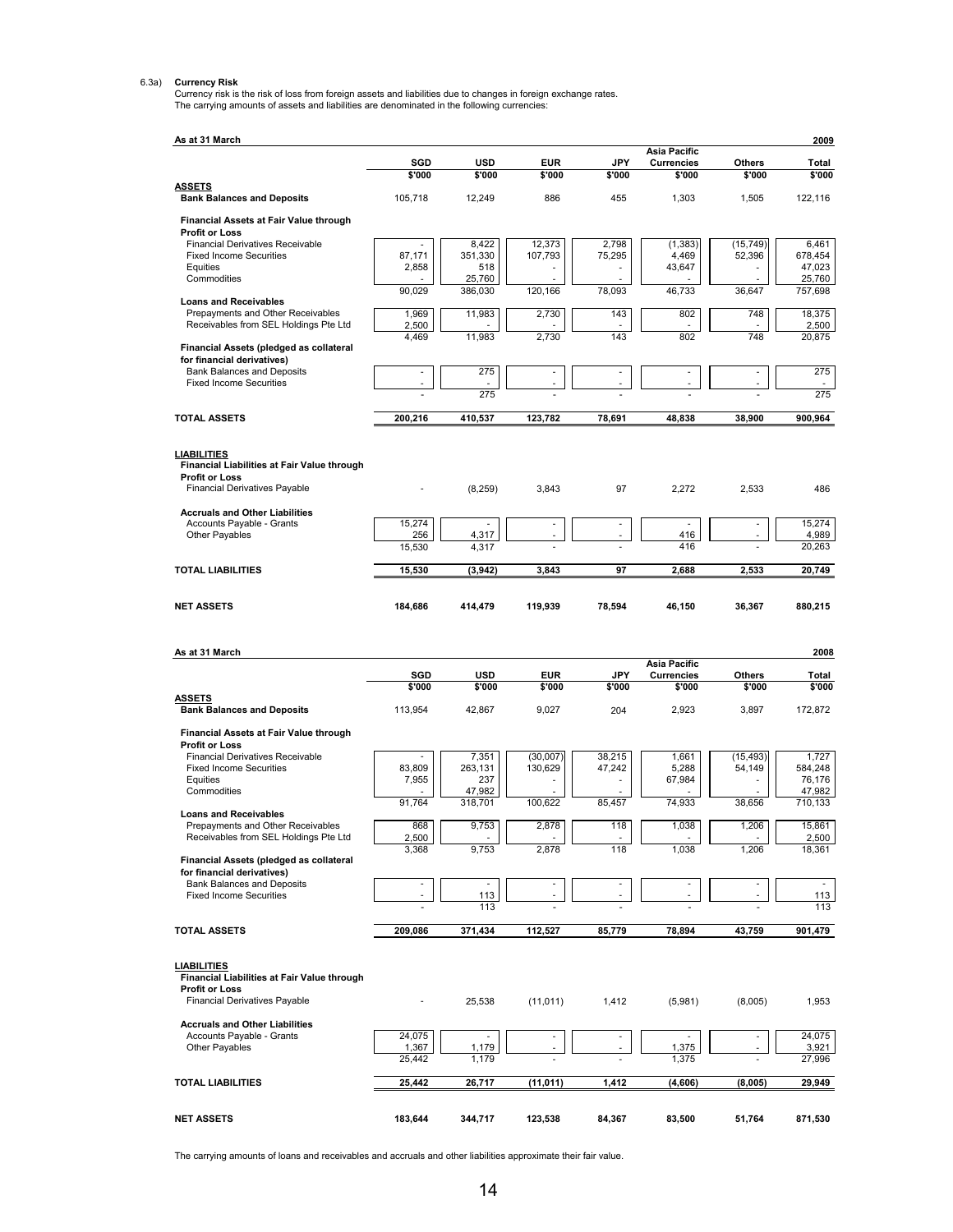6.3b) Interest Rate Risk<br>Interest rate risk is the risk of loss from a financial instrument due to changes in market interest rates. The Fund manages interest rate risks by setting duration limits on its<br>Investments. The t

| As at 31 March                                                        |                  |                          |                                   |                                                |                | 2009                     |
|-----------------------------------------------------------------------|------------------|--------------------------|-----------------------------------|------------------------------------------------|----------------|--------------------------|
|                                                                       | Non-Interest     |                          |                                   | Earlier of Repricing/Contractual Maturity Date |                | Total                    |
|                                                                       | <b>Bearing</b>   | Up to 3 months           | Over 3 months<br>and up to 1 year | Over 1 year<br>and up to                       | Over 5 years   |                          |
|                                                                       | \$'000           | \$'000                   | \$'000                            | 5 years<br>\$'000                              | \$'000         | \$'000                   |
| <b>ASSETS</b><br><b>Bank Balances and Deposits</b>                    | 19.848           | 102,268                  |                                   |                                                |                | 122.116                  |
| Financial Assets at Fair Value through Profit<br>or Loss              |                  |                          |                                   |                                                |                |                          |
| Financial Derivatives Receivable                                      | 6,308            | 153                      |                                   |                                                | L,             | 6,461                    |
| <b>Fixed Income Securities</b>                                        |                  | 43,591                   | 18,005                            | 243,376                                        | 373,482        | 678,454                  |
| Equities<br>Commodities                                               | 47,023<br>25,760 |                          |                                   |                                                |                | 47,023<br>25,760         |
|                                                                       | 79,091           | 43,744                   | 18,005                            | 243,376                                        | 373,482        | 757,698                  |
| <b>Loans and Receivables</b>                                          |                  |                          |                                   |                                                |                |                          |
| Prepayments and Other Receivables                                     | 11,990           | 6,385                    | Ĭ.                                |                                                |                | 18,375                   |
| Receivables from SEL Holdings Pte Ltd                                 | 2,500<br>14,490  | 6,385                    |                                   |                                                |                | 2,500<br>20,875          |
| Financial Assets (pledged as collateral for                           |                  |                          |                                   |                                                |                |                          |
| financial derivatives)                                                |                  |                          |                                   |                                                |                |                          |
| Bank Balances and Deposits<br><b>Fixed Income Securities</b>          | 275              | $\overline{a}$           | ä,                                | $\overline{a}$                                 | $\overline{a}$ | 275                      |
|                                                                       | 275              |                          |                                   |                                                |                | 275                      |
| <b>TOTAL ASSETS</b>                                                   | 113,704          | 152,397                  | 18,005                            | 243,376                                        | 373,482        | 900,964                  |
|                                                                       |                  |                          |                                   |                                                |                |                          |
| <b>LIABILITIES</b>                                                    |                  |                          |                                   |                                                |                |                          |
| Financial Liabilities at Fair Value through<br><b>Profit or Loss</b>  |                  |                          |                                   |                                                |                |                          |
| Financial Derivatives Payable                                         | 486              |                          |                                   |                                                |                | 486                      |
| <b>Accruals and Other Liabilities</b>                                 |                  |                          |                                   |                                                |                |                          |
| Accounts Payable - Grants                                             | 15,274           |                          |                                   |                                                | ÷.             | 15,274                   |
| Other Payables                                                        | 4,989<br>20,263  |                          |                                   |                                                |                | 4,989<br>20,263          |
|                                                                       |                  |                          |                                   |                                                |                |                          |
| <b>TOTAL LIABILITIES</b>                                              | 20,749           | ÷,                       |                                   |                                                |                | 20,749                   |
|                                                                       |                  |                          |                                   |                                                |                |                          |
|                                                                       |                  |                          |                                   |                                                |                |                          |
| As at 31 March                                                        | Non-Interest     |                          |                                   | Earlier of Repricing/Contractual Maturity Date |                | 2008<br>Total            |
|                                                                       | <b>Bearing</b>   | Up to 3 months           | Over 3 months<br>and up to 1 year | Over 1 year<br>and up to                       | Over 5 years   |                          |
|                                                                       | \$'000           | \$'000                   | \$'000                            | 5 years<br>\$'000                              | \$'000         | \$'000                   |
| <b>ASSETS</b>                                                         |                  |                          |                                   |                                                |                |                          |
| <b>Bank Balances and Deposits</b>                                     | 32,771           | 140,101                  |                                   |                                                |                | 172,872                  |
| Financial Assets at Fair Value through Profit<br>or Loss              |                  |                          |                                   |                                                |                |                          |
| <b>Financial Derivatives Receivable</b>                               | 1,727            |                          |                                   |                                                | ٠              | 1,727                    |
| <b>Fixed Income Securities</b>                                        |                  | 21,512                   | 15,722                            | 207,152                                        | 339,862<br>÷,  | 584,248                  |
| Equities<br>Commodities                                               | 76,176<br>47,982 |                          |                                   |                                                | ä,             | 76,176<br>47,982         |
|                                                                       | 125,885          | 21,512                   | 15,722                            | 207,152                                        | 339,862        | 710,133                  |
| <b>Loans and Receivables</b>                                          |                  |                          |                                   |                                                |                |                          |
| Prepayments and Other Receivables                                     | 10,348           | 5,513                    |                                   |                                                |                | 15,861                   |
| Receivables from SEL Holdings Pte Ltd                                 | 2,500<br>12,848  | 5,513                    |                                   |                                                |                | 2,500<br>18,361          |
|                                                                       |                  |                          |                                   |                                                |                |                          |
| Financial Assets (pledged as collateral for<br>financial derivatives) |                  |                          |                                   |                                                |                |                          |
| Bank Balances and Deposits                                            |                  | $\overline{\phantom{a}}$ |                                   |                                                | ٠              | $\overline{\phantom{a}}$ |
| <b>Fixed Income Securities</b>                                        |                  | 113<br>113               |                                   |                                                |                | 113<br>113               |
| <b>TOTAL ASSETS</b>                                                   | 171,504          | 167,239                  | 15,722                            | 207,152                                        | 339,862        | 901,479                  |
|                                                                       |                  |                          |                                   |                                                |                |                          |
| <b>LIABILITIES</b>                                                    |                  |                          |                                   |                                                |                |                          |
| Financial Liabilities at Fair Value through                           |                  |                          |                                   |                                                |                |                          |
| <b>Profit or Loss</b><br>Financial Derivatives Payable                | 1,686            | 267                      |                                   |                                                |                | 1,953                    |
|                                                                       |                  |                          |                                   |                                                |                |                          |
| <b>Accruals and Other Liabilities</b><br>Accounts Payable - Grants    | 24,075           | ٠                        |                                   |                                                |                | 24,075                   |
| Other Payables                                                        | 3,921            |                          |                                   |                                                | ÷.             | 3,921                    |
|                                                                       | 27,996           |                          |                                   |                                                |                | 27,996                   |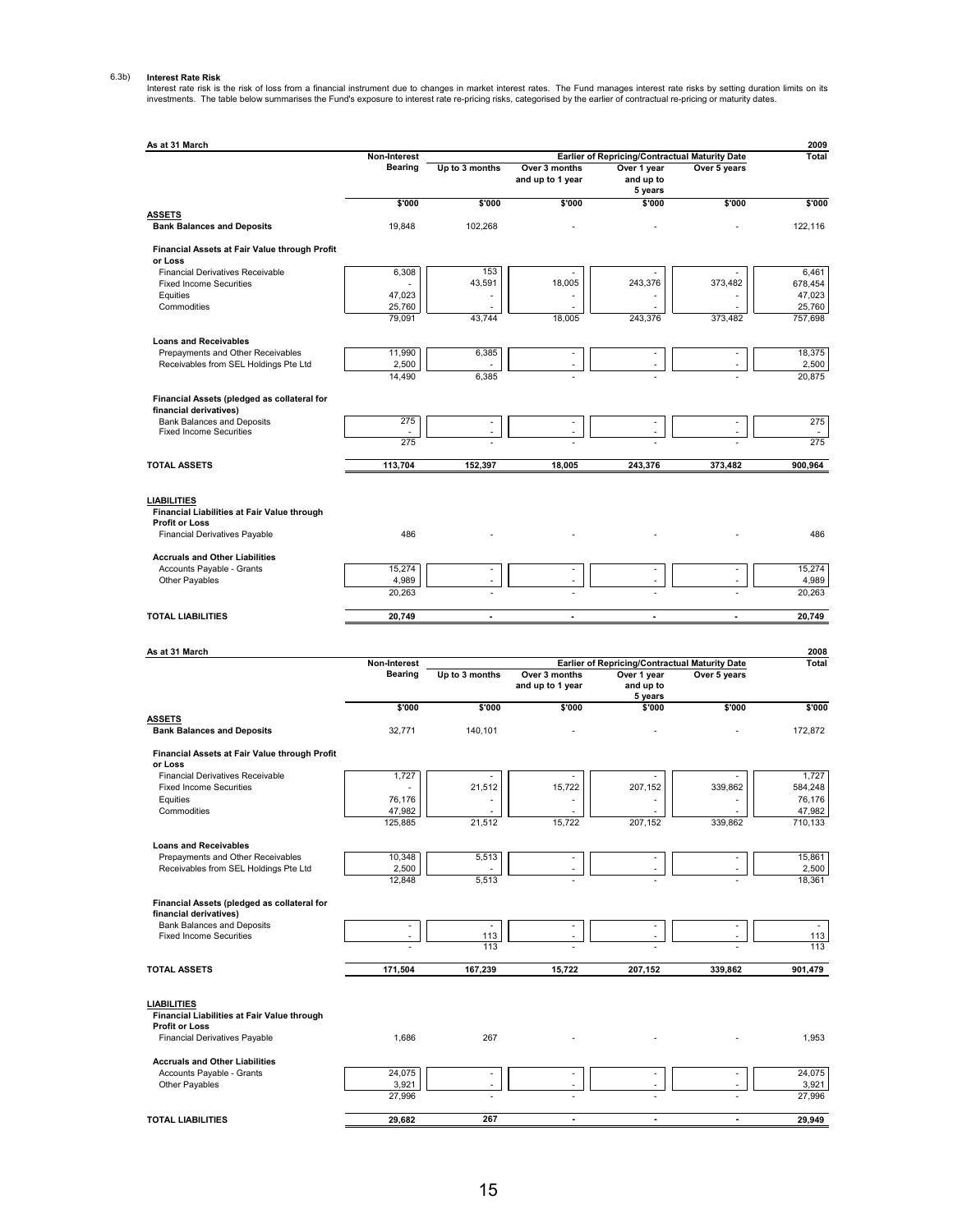#### 6.3c) **Market Risk Sensitivity Analysis**

Sensitivity analysis is performed for reasonably possible movements in each key variable with all other variables constant, to demonstrate the impact on profit or loss and equity resulting from the change in each key variable. The correlation of variables will have a significant effect in determining the ultimate fair values and/or amortised costs of financial assets.

|                              | <b>Profit or Loss and Equity Impact</b> |        |  |
|------------------------------|-----------------------------------------|--------|--|
|                              | 2009                                    | 2008   |  |
|                              | \$'000                                  | \$'000 |  |
| <b>Changes in variables:</b> |                                         |        |  |
| <b>Foreign Currency</b>      |                                         |        |  |
| USD by 5%                    | 20,779                                  | 17,236 |  |
| EUR by 5%                    | 5,997                                   | 6,177  |  |
| JPY by 5%                    | 3,930                                   | 4,218  |  |
| Interest Rate                |                                         |        |  |
| by $1\%$                     | 54,466                                  | 53,267 |  |
| Equity                       |                                         |        |  |
| by 10%                       | 8,781                                   | 9,175  |  |
| Commodity                    |                                         |        |  |
| by 10%                       | 2,464                                   | 4,798  |  |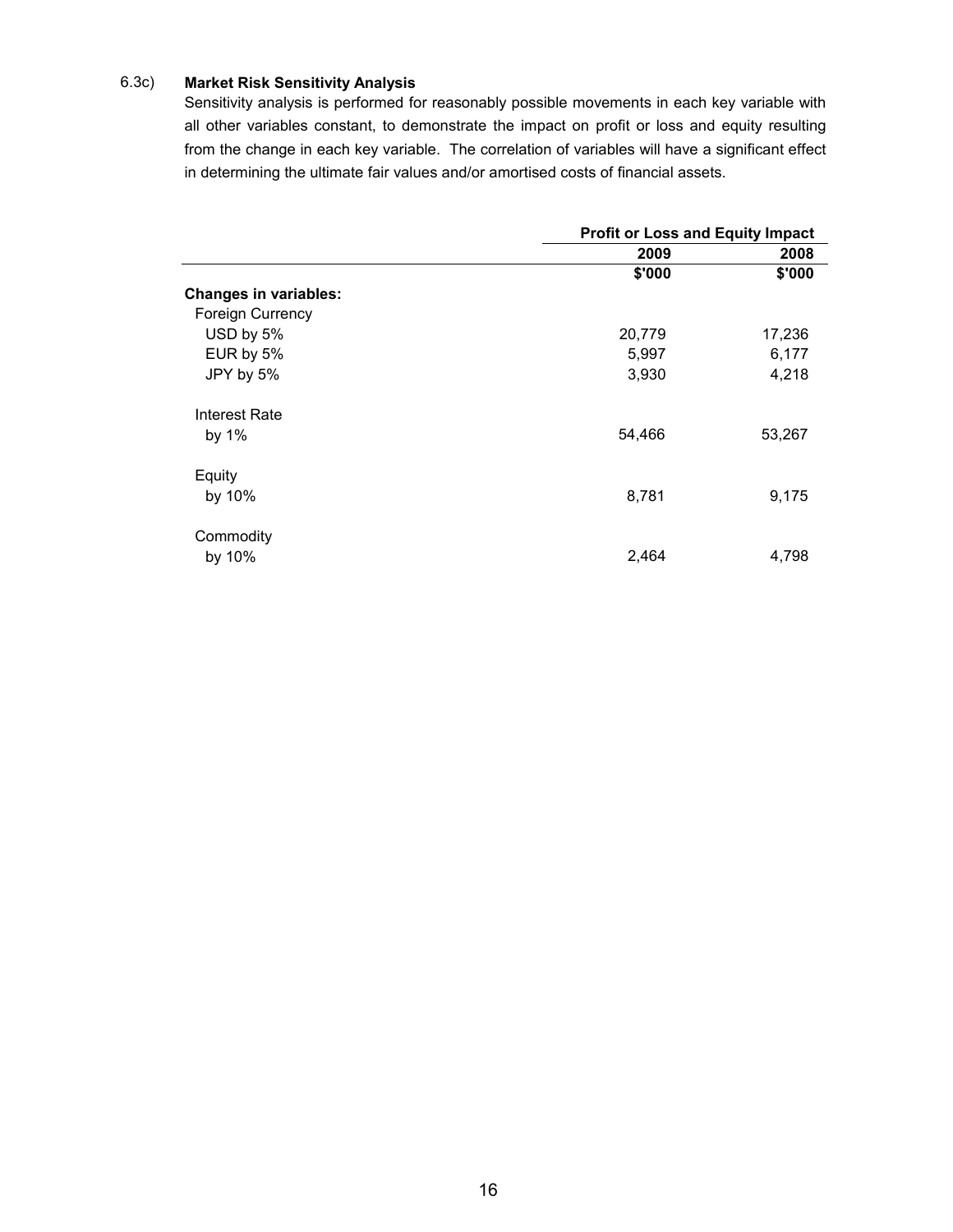#### 6.4 Credit Risk

- a) Credit risk is the risk of loss arising from a party's failure to discharge an obligation under a financial contract and includes counterparty, custodian and issuer credit risks.
- b) The Fund's credit risks are managed by transacting with well-rated entities within assigned limits. Credit risks are also mitigated by diversifying credit exposures across counterparties and issuers.
- c) The Fund manages issuer credit risk by imposing minimum credit rating requirements on the investment of its fixed income securities, the selection of counterparties and custodians. Single issuer limits are placed to control the credit exposure to any one issuer and to mitigate the extent of loss resulting from a default.
- d) The carrying amounts of bank balances, deposits, financial derivatives, fixed income securities and loans and receivables represent their maximum credit exposure.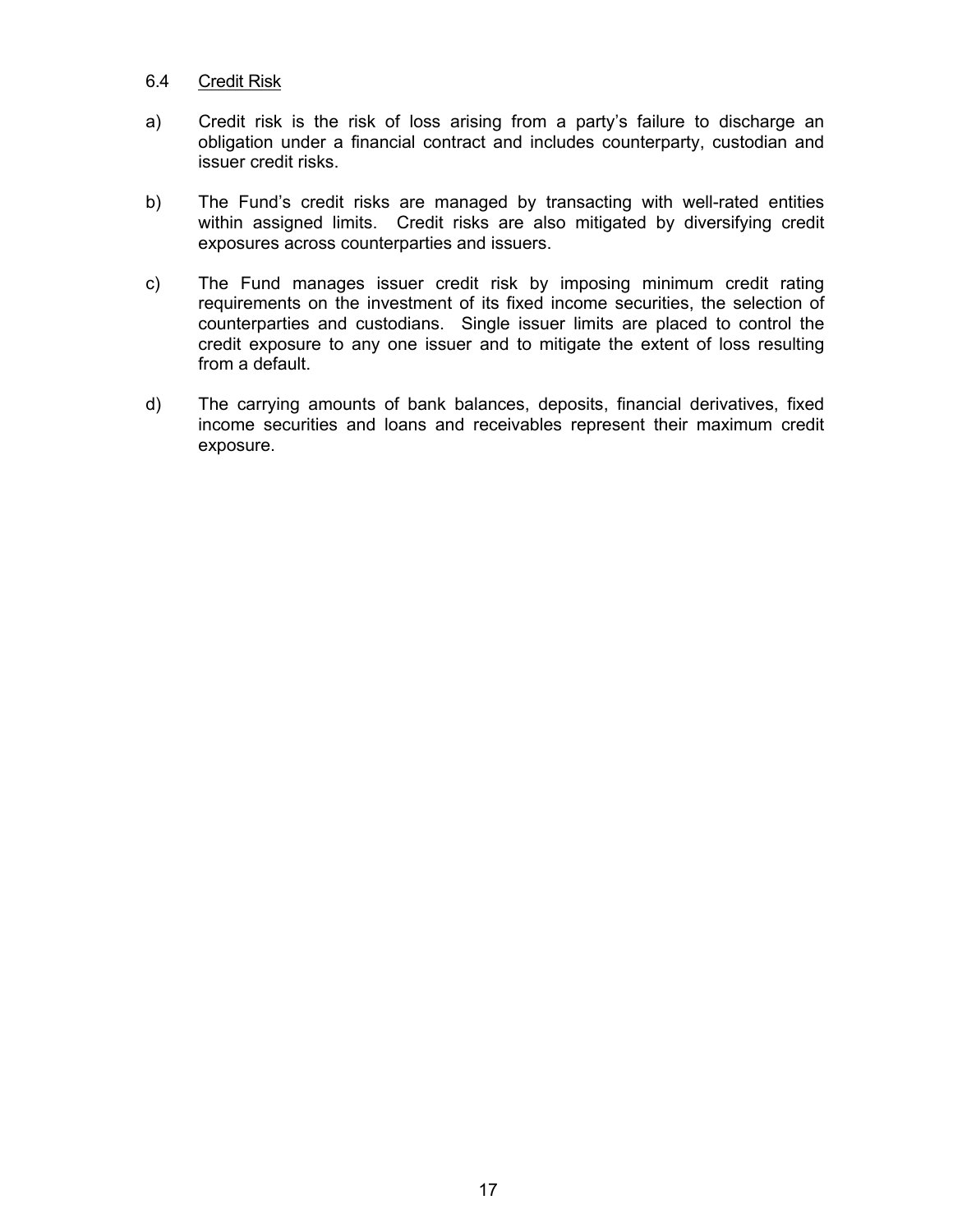#### 6.4e) **Credit Risk**

The credit exposure by rating of financial assets including fixed income securities and credit derivatives held by the Fund under total assets is analysed below.

| As at 31 March                                |            |                       |                    | 2009    |
|-----------------------------------------------|------------|-----------------------|--------------------|---------|
|                                               |            | <b>Credit Ratings</b> | <b>Unrated and</b> |         |
|                                               | <b>AAA</b> | AA+ to BBB-           | <b>Others</b>      | Total   |
|                                               | \$'000     | \$'000                | \$'000             | \$'000  |
| <b>ASSETS</b>                                 |            |                       |                    |         |
| <b>Bank Balances and Deposits</b>             |            | 122,116               |                    | 122,116 |
| Financial Assets at Fair Value through Profit |            |                       |                    |         |
| or Loss                                       |            |                       |                    |         |
| <b>Financial Derivatives Receivable</b>       |            |                       | 6,461              | 6,461   |
| <b>Fixed Income Securities</b>                | 332,620    | 269,525               | 76,309             | 678,454 |
|                                               | 332,620    | 269,525               | 82,770             | 684,915 |
| <b>Loans and Receivables</b>                  |            |                       |                    |         |
| Prepayments and Other Receivables             |            |                       | 18,375             | 18,375  |
| Receivables from SEL Holdings Pte Ltd         |            |                       | 2,500              | 2,500   |
|                                               |            |                       | 20,875             | 20,875  |
| Financial Assets (pledged as collateral for   |            |                       |                    |         |
| financial derivatives)                        |            |                       |                    |         |
| <b>Bank Balances and Deposits</b>             |            | 275                   |                    | 275     |
| <b>Fixed Income Securities</b>                |            |                       |                    |         |
|                                               |            | 275                   |                    | 275     |
|                                               | 332,620    | 391,916               | 103,645            | 828,181 |

| As at 31 March                                       |            |                       |                    | 2008    |
|------------------------------------------------------|------------|-----------------------|--------------------|---------|
|                                                      |            | <b>Credit Ratings</b> | <b>Unrated and</b> |         |
|                                                      | <b>AAA</b> | AA+ to BBB-           | <b>Others</b>      | Total   |
|                                                      | \$'000     | \$'000                | \$'000             | \$'000  |
| <b>ASSETS</b>                                        |            |                       |                    |         |
| <b>Bank Balances and Deposits</b>                    | 4,056      | 168,816               |                    | 172,872 |
| <b>Financial Assets at Fair Value through Profit</b> |            |                       |                    |         |
| or Loss                                              |            |                       |                    |         |
| <b>Financial Derivatives Receivable</b>              |            |                       | 1,727              | 1,727   |
| <b>Fixed Income Securities</b>                       | 249,225    | 272,213               | 62,810             | 584,248 |
|                                                      | 249,225    | 272,213               | 64,537             | 585,975 |
| <b>Loans and Receivables</b>                         |            |                       |                    |         |
| Prepayments and Other Receivables                    |            |                       | 15,861             | 15,861  |
| Receivables from SEL Holdings Pte Ltd                |            |                       | 2,500              | 2,500   |
|                                                      |            |                       | 18,361             | 18,361  |
| Financial Assets (pledged as collateral for          |            |                       |                    |         |
| financial derivatives)                               |            |                       |                    |         |
| <b>Bank Balances and Deposits</b>                    |            |                       |                    |         |
| <b>Fixed Income Securities</b>                       | 113        |                       |                    | 113     |
|                                                      | 113        |                       |                    | 113     |
|                                                      | 253,394    | 441,029               | 82,898             | 777,321 |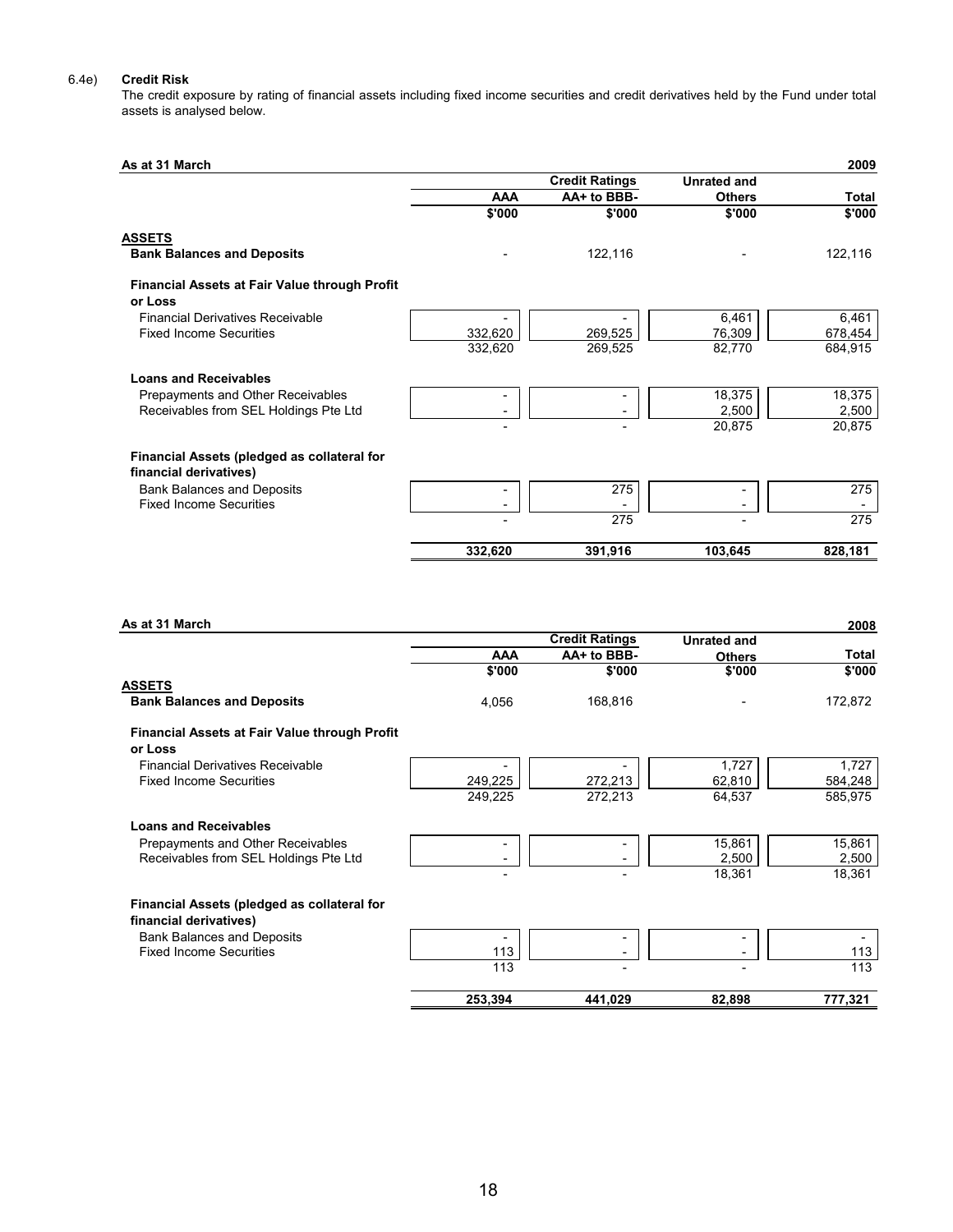f) *Financial Assets that are neither past due nor impaired* The Fund's balances and deposits with banks, receivables and other investments that are neither past due nor impaired, are mainly with banks and financial institutions with high credit-ratings assigned by international creditrating agencies.

### g) *Financial Assets that are past due and/or impaired*  There is no material amount of financial assets that is past due and/or impaired.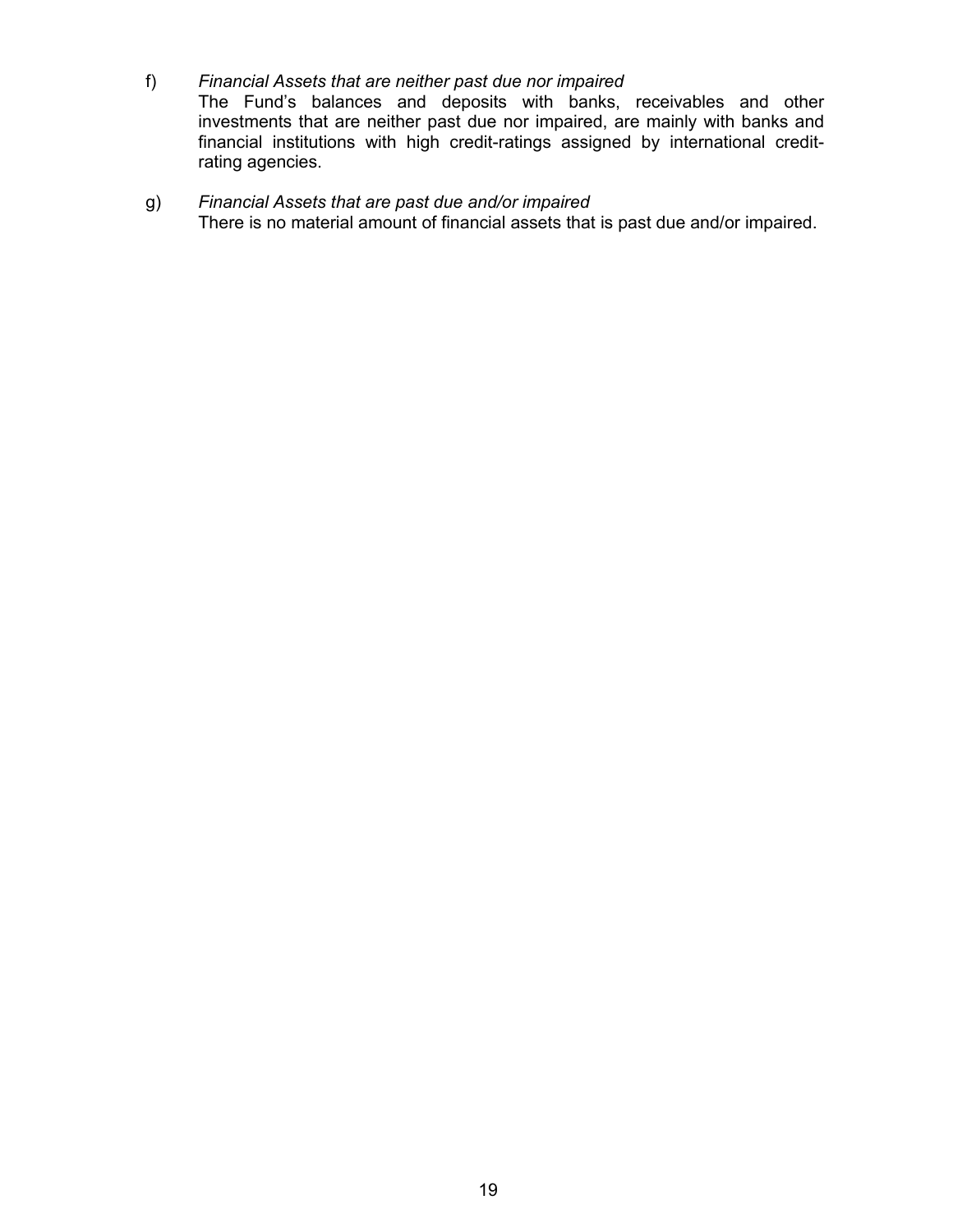#### 6.5 **Liquidity Risk**

Liquidity risk is the risk that the Fund will encounter difficulty in meeting obligations associated with financial liabilities that are settled by delivering cash or another<br>financial asset. To ensure sufficient liquidity liquidity risk to be managed.

| As at 31 March                                                             |                          |                                 |                          |                          |                                  | 2009                 |
|----------------------------------------------------------------------------|--------------------------|---------------------------------|--------------------------|--------------------------|----------------------------------|----------------------|
|                                                                            | <b>No Specific</b>       |                                 |                          |                          | <b>Contractual Maturity Date</b> | Total                |
|                                                                            | <b>Maturity</b>          | Up to 3 months                  | Over 3 months            | Over 1 year and          | Over 5 years                     |                      |
|                                                                            |                          |                                 | and up to 1 year         | up to 5 years            |                                  |                      |
| ASSETS                                                                     | \$'000                   | \$'000                          | \$'000                   | \$'000                   | \$'000                           | \$'000               |
| <b>Bank Balances and Deposits</b>                                          | 34,116                   | 88,000                          |                          |                          |                                  | 122,116              |
|                                                                            |                          |                                 |                          |                          |                                  |                      |
| Financial Assets at Fair Value through Profit<br>or Loss                   |                          |                                 |                          |                          |                                  |                      |
| <b>Financial Derivatives Receivable</b>                                    |                          | 6,255                           | 4                        | 202                      |                                  | 6,461                |
| <b>Fixed Income Securities</b>                                             | 36,817                   | 807                             | 13,879                   | 237,074                  | 389,877                          | 678,454              |
| Equities                                                                   | 47,023                   | ٠                               |                          |                          |                                  | 47,023               |
| Commodities                                                                | 25,760<br>109,600        | 7,062                           | 13,883                   | 237,276                  | 389,877                          | 25,760<br>757,698    |
|                                                                            |                          |                                 |                          |                          |                                  |                      |
| <b>Loans and Receivables</b>                                               |                          |                                 |                          |                          |                                  |                      |
| Prepayments and Other Receivables<br>Receivables from SEL Holdings Pte Ltd | 1,187<br>2,500           | 17,188                          | $\overline{a}$           |                          |                                  | 18,375<br>2,500      |
|                                                                            | 3,687                    | 17,188                          |                          |                          |                                  | 20,875               |
|                                                                            |                          |                                 |                          |                          |                                  |                      |
| Financial Assets (pledged as collateral for                                |                          |                                 |                          |                          |                                  |                      |
| financial derivatives)<br><b>Bank Balances and Deposits</b>                | 275                      |                                 | ÷,                       |                          |                                  | 275                  |
| <b>Fixed Income Securities</b>                                             |                          |                                 |                          |                          |                                  |                      |
|                                                                            | 275                      |                                 |                          |                          |                                  | 275                  |
|                                                                            |                          |                                 |                          |                          |                                  |                      |
| <b>TOTAL ASSETS</b>                                                        | 147,678                  | 112,250                         | 13,883                   | 237,276                  | 389,877                          | 900,964              |
|                                                                            |                          |                                 |                          |                          |                                  |                      |
| <u>LIABILITIES</u>                                                         |                          |                                 |                          |                          |                                  |                      |
| Financial Liabilities at Fair Value through                                |                          |                                 |                          |                          |                                  |                      |
| <b>Profit or Loss</b>                                                      |                          |                                 |                          |                          |                                  |                      |
| Financial Derivatives Payable                                              |                          | 485                             | 1                        |                          |                                  | 486                  |
| <b>Accruals and Other Liabilities</b>                                      |                          |                                 |                          |                          |                                  |                      |
| Accounts Payable - Grants                                                  | 15,274                   |                                 | ٠                        |                          |                                  | 15,274               |
| Other Payables                                                             | 5                        | 4,984                           | ÷,                       |                          |                                  | 4,989                |
|                                                                            | 15,279                   | 4,984                           |                          |                          |                                  | 20,263               |
| <b>TOTAL LIABILITIES</b>                                                   | 15,279                   | 5,469                           | 1                        | $\sim$                   | ٠                                | 20,749               |
|                                                                            |                          |                                 |                          |                          |                                  |                      |
|                                                                            |                          |                                 |                          |                          |                                  |                      |
| NET ASSETS                                                                 | 132,399                  | 106,781                         | 13,882                   | 237,276                  | 389,877                          | 880,215              |
|                                                                            |                          |                                 |                          |                          |                                  |                      |
|                                                                            |                          |                                 |                          |                          |                                  |                      |
|                                                                            |                          |                                 |                          |                          |                                  |                      |
| As at 31 March                                                             | <b>No Specific</b>       |                                 |                          |                          | <b>Contractual Maturity Date</b> | 2008<br><b>Total</b> |
|                                                                            | <b>Maturity</b>          | Up to 3 months                  | Over 3 months            | Over 1 year and          | Over 5 years                     |                      |
|                                                                            |                          |                                 | and up to 1 year         | up to 5 years            |                                  |                      |
|                                                                            | \$'000                   | \$'000                          | \$'000                   | \$'000                   | \$'000                           | \$'000               |
| <b>ASSETS</b>                                                              |                          |                                 |                          |                          |                                  |                      |
| <b>Bank Balances and Deposits</b>                                          | 40,772                   | 132,100                         |                          |                          |                                  | 172,872              |
| Financial Assets at Fair Value through Profit                              |                          |                                 |                          |                          |                                  |                      |
| or Loss                                                                    |                          |                                 |                          |                          |                                  |                      |
| <b>Financial Derivatives Receivable</b>                                    | $\overline{\phantom{a}}$ | 1,354                           | 373                      |                          |                                  | 1,727                |
| <b>Fixed Income Securities</b>                                             |                          | 9,356                           | 14,940                   | 199,488                  | 360,464                          | 584,248              |
| Equities                                                                   | 76,176<br>47,982         |                                 |                          |                          |                                  | 76,176<br>47,982     |
| Commodities                                                                | 124,158                  | 10,710                          | 15,313                   | 199.488                  | 360,464                          | 710,133              |
|                                                                            |                          |                                 |                          |                          |                                  |                      |
| <b>Loans and Receivables</b>                                               |                          |                                 |                          |                          |                                  |                      |
| Prepayments and Other Receivables                                          | 167                      | 15,694                          |                          |                          |                                  | 15,861               |
| Receivables from SEL Holdings Pte Ltd                                      | 2,500<br>2,667           | 15,694                          |                          |                          |                                  | 2,500<br>18,361      |
|                                                                            |                          |                                 |                          |                          |                                  |                      |
| Financial Assets (pledged as collateral for                                |                          |                                 |                          |                          |                                  |                      |
| financial derivatives)                                                     |                          |                                 |                          |                          |                                  |                      |
| Bank Balances and Deposits<br><b>Fixed Income Securities</b>               | $\overline{\phantom{a}}$ | $\overline{\phantom{a}}$<br>113 | $\blacksquare$           | $\overline{\phantom{a}}$ | $\overline{\phantom{a}}$         | 113                  |
|                                                                            |                          | 113                             |                          |                          |                                  | 113                  |
|                                                                            |                          |                                 |                          |                          |                                  |                      |
| <b>TOTAL ASSETS</b>                                                        | 167,597                  | 158,617                         | 15,313                   | 199,488                  | 360,464                          | 901,479              |
|                                                                            |                          |                                 |                          |                          |                                  |                      |
| <u>LIABILITIES</u>                                                         |                          |                                 |                          |                          |                                  |                      |
| Financial Liabilities at Fair Value through                                |                          |                                 |                          |                          |                                  |                      |
| <b>Profit or Loss</b>                                                      |                          |                                 |                          |                          |                                  |                      |
| Financial Derivatives Payable                                              |                          | 1,638                           | 48                       |                          | 267                              | 1,953                |
| <b>Accruals and Other Liabilities</b>                                      |                          |                                 |                          |                          |                                  |                      |
| Accounts Payable - Grants                                                  | 24,075                   |                                 | $\overline{\phantom{a}}$ |                          |                                  | 24,075               |
| Other Payables                                                             |                          |                                 |                          |                          |                                  | 3,921                |
|                                                                            | 2                        | 3,919                           |                          |                          |                                  |                      |
|                                                                            | 24,077                   | 3,919                           |                          |                          |                                  | 27,996               |
| <b>TOTAL LIABILITIES</b>                                                   |                          |                                 |                          | $\overline{a}$           |                                  |                      |
|                                                                            | 24,077                   | 5,557                           | 48                       |                          | 267                              | 29,949               |
| <b>NET ASSETS</b>                                                          | 143,520                  | 153,060                         | 15,265                   | 199,488                  | 360,197                          | 871,530              |

<u>20</u>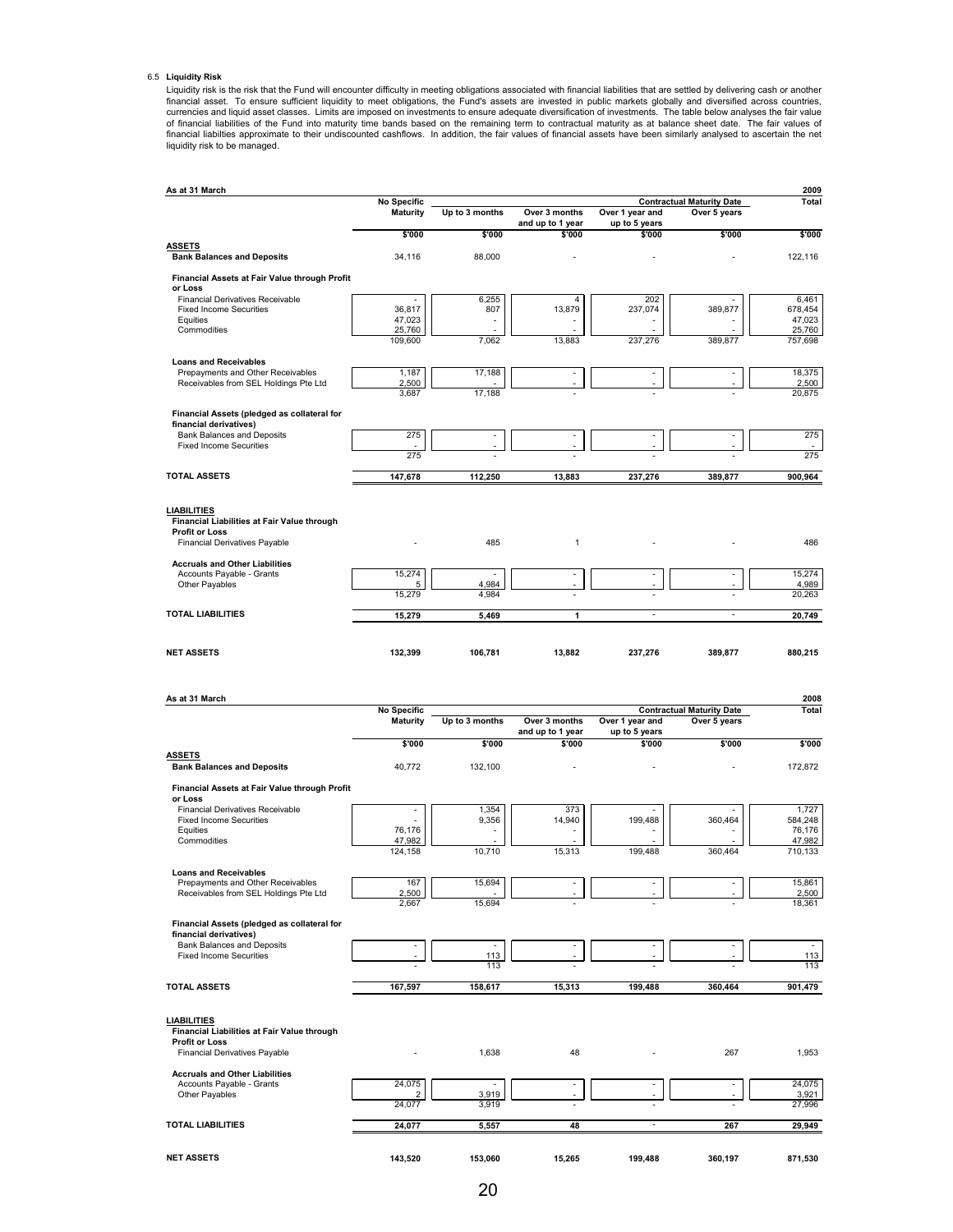#### 6.6 **Concentration Risk**

As part of the Fund's risk management process, there is diversification of fixed income securities and equities across countries, regions and sectors to mitigate concentration risk. The table below summarises the Fund's exposure to concentration risk.

| As at 31 March                    |                      |                              |                     |                                  | 2009         |
|-----------------------------------|----------------------|------------------------------|---------------------|----------------------------------|--------------|
|                                   |                      | <b>Developed</b>             |                     | Emerging<br><b>Countries and</b> |              |
|                                   | <b>North America</b> | <b>Europe</b>                | <b>Asia Pacific</b> | <b>Others</b>                    | <b>Total</b> |
|                                   | \$'000               | \$'000                       | \$'000              | \$'000                           | \$'000       |
| <b>FIXED INCOME SECURITIES</b>    |                      |                              |                     |                                  |              |
| Government                        | 44,257               | 91,096                       | 128,834             | 4,287                            | 268,474      |
| <b>Government Related</b>         | 23,640               | 12,535                       | 10,916              | 79,983                           | 127,074      |
| <b>Corporates</b>                 | 48,714               | 20,415                       | 59,406              | 36,171                           | 164,706      |
| <b>Others</b>                     | 53,707               | 24,176                       | 3,500               | 36,817                           | 118,200      |
| <b>Total</b>                      | 170,318              | 148,222                      | 202,656             | 157,258                          | 678,454      |
|                                   |                      |                              |                     |                                  |              |
| <b>EQUITIES</b>                   |                      |                              |                     |                                  |              |
| Energy                            |                      | $\overline{\phantom{0}}$     | 131                 | 3,826                            | 3,957        |
| <b>Financials</b>                 |                      |                              | 5.741               | 9,337                            | 15,078       |
| <b>Information Technology</b>     |                      |                              | 390                 | 8,127                            | 8,517        |
| <b>Consumer Staples</b>           |                      |                              |                     | 1,815                            | 1,815        |
| <b>Consumer Discretionary</b>     |                      |                              | 710                 | 1,358                            | 2,068        |
| <b>Industrials</b>                |                      |                              | 1.827               | 2,891                            | 4,718        |
| <b>Materials</b>                  |                      |                              |                     | 2,606                            | 2,606        |
| <b>Healthcare</b>                 |                      |                              |                     | 259                              | 259          |
| <b>Telecommunication Services</b> |                      |                              | 572                 | 5,565                            | 6,137        |
| <b>Utilities</b>                  | ٠                    | $\qquad \qquad \blacksquare$ | 844                 | 1,024                            | 1,868        |
| Total                             | ٠                    | ۰                            | 10,215              | 36,808                           | 47,023       |

| As at 31 March                    |                      |                  |                     |                      | 2008         |
|-----------------------------------|----------------------|------------------|---------------------|----------------------|--------------|
|                                   |                      |                  |                     | Emerging             |              |
|                                   |                      | <b>Developed</b> |                     | <b>Countries and</b> |              |
|                                   | <b>North America</b> | <b>Europe</b>    | <b>Asia Pacific</b> | <b>Others</b>        | <b>Total</b> |
|                                   | \$'000               | \$'000           | \$'000              | \$'000               | \$'000       |
| <b>FIXED INCOME SECURITIES</b>    |                      |                  |                     |                      |              |
| Government                        | 42,437               | 95,726           | 76,632              | 23,269               | 238,064      |
| <b>Government Related</b>         | 13,493               | 9,389            | 5,936               | 83,502               | 112,320      |
| Corporates                        | 45,089               | 40,337           | 75,080              | 37,616               | 198,122      |
| <b>Others</b>                     | 12,980               | 19,338           | 3,537               |                      | 35,855       |
| Total                             | 113,999              | 164,790          | 161,185             | 144,387              | 584,361      |
|                                   |                      |                  |                     |                      |              |
| <b>EQUITIES</b>                   |                      |                  |                     |                      |              |
| Energy                            |                      |                  |                     | 3.489                | 3,489        |
| <b>Financials</b>                 | 238                  |                  | 8,377               | 14,291               | 22,906       |
| <b>Information Technology</b>     |                      |                  | 162                 | 8.951                | 9,113        |
| <b>Consumer Staples</b>           |                      |                  |                     | 3,997                | 3,997        |
| <b>Consumer Discretionary</b>     |                      |                  | 3,221               | 2,351                | 5.572        |
| <b>Industrials</b>                |                      |                  | 4,946               | 6,514                | 11,460       |
| <b>Materials</b>                  |                      |                  |                     | 7,174                | 7,174        |
| <b>Healthcare</b>                 |                      |                  |                     |                      |              |
| <b>Telecommunication Services</b> |                      |                  | 1,412               | 10,559               | 11,971       |
| <b>Utilities</b>                  |                      |                  |                     | 494                  | 494          |
| <b>Total</b>                      | 238                  | ٠                | 18,118              | 57,820               | 76,176       |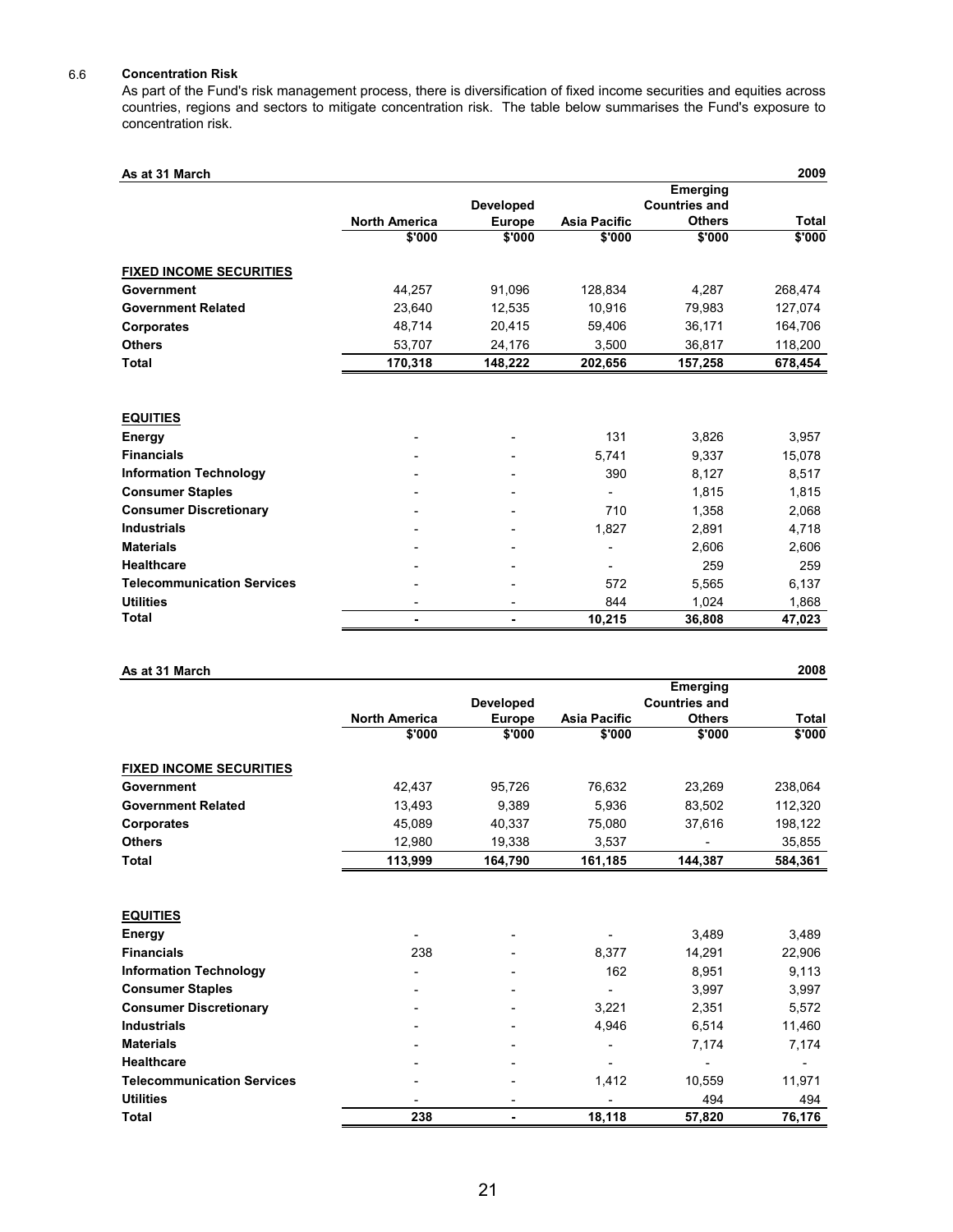## **7 RELATED PARTY TRANSACTIONS**

a) During the financial year, the Fund had the following transactions with related parties, namely, members of the Fund's Advisory Committee and Investment Working Committee or the financial institutions that they are related to. The following transactions were made in the ordinary course of business and carried out at arm's length:

|                                                       | 2009   | 2008   |
|-------------------------------------------------------|--------|--------|
|                                                       | \$'000 | \$'000 |
| Grants to:                                            |        |        |
| Singapore Exchange Limited                            | 1,594  | 1,331  |
| <b>Standard Chartered Bank</b>                        | 1,521  |        |
| United Overseas Bank Group                            | 1,206  | 576    |
| <b>DBS Bank Limited</b>                               | 581    |        |
| Association of Banks in Singapore                     | 587    | 123    |
| Oversea-Chinese Banking Corporation Limited           | 550    | 239    |
| Institute of Banking & Finance                        | 185    | 107    |
| General Insurance Association of Singapore            | 181    | 2      |
| Citibank N.A.                                         | 127    |        |
| Deutsche Bank AG                                      | 77     | 749    |
| <b>Investment Management Association of Singapore</b> | 41     |        |
| Monetary Authority of Singapore                       | 25     | 115    |
| Schroders Investment Management Limited               | 21     | 15     |
| Singapore College of Insurance                        |        | 104    |

b) A financial institution, related to a member of the FSDF Advisory Committee as at 31 March 2009, manages \$138.6 million (31 March 2008: \$164.1 million) of the Fund.

### **8 COMMITMENTS**

 The Fund has outstanding commitments, amounting to \$77.4 million in respect of grants approved but not accrued as at 31 March 2009 (31 March 2008: \$49.0 million).

### **9 NEW ACCOUNTING STANDARDS**

 The following relevant accounting standards have been issued as of the balance sheet date but are effective for accounting periods beginning on or after 1 January 2009:

| FRS <sub>1</sub> | <b>Presentation of Financial Statements</b> |
|------------------|---------------------------------------------|
|------------------|---------------------------------------------|

• FRS 108 Operating Segments

- Improvements to FRSs
	- Amendments to FRS 107 Financial Instruments: Disclosures

 The revised FRS 1 requires owner and non-owner changes in equity to be presented separately and introduces the statement of comprehensive income. It requires all items of income and expense recognised in profit or loss, together with all other items of comprehensive income such as revaluation surplus to be presented.